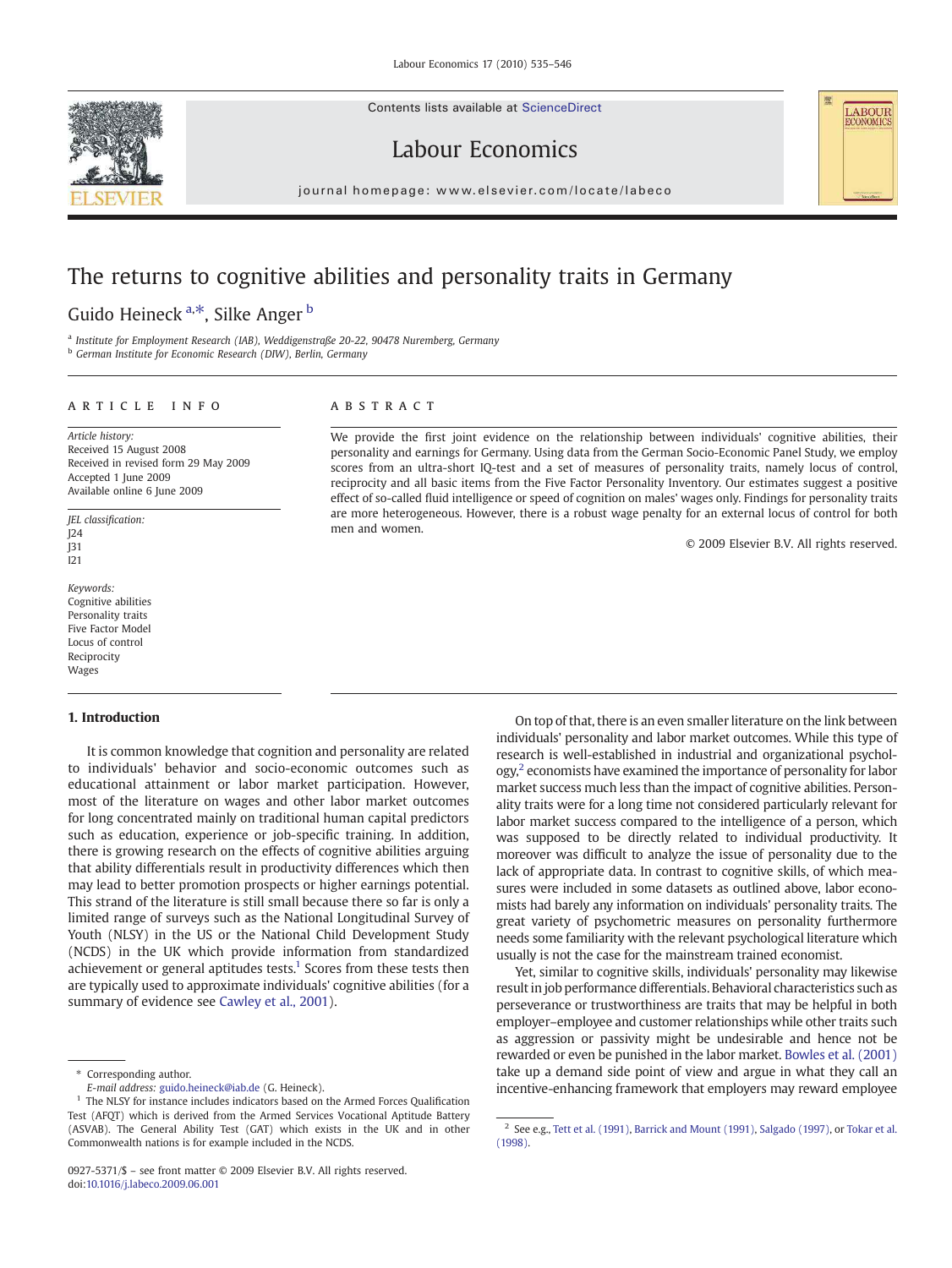characteristics that enable them to elicit effort at low costs. From the individuals', i.e. supply side point of view, [Mueller and Plug \(2006\)](#page-10-0) as well as [Heckman et al. \(2006\)](#page-10-0) and [Borghans et al. \(2008\)](#page-10-0) argue that differences in skills and differences in preferences may exert direct and indirect effects on productivity: a) Directly, personality–and thereby implicitly assuming its effects on behavior–might be thought of as part of an individual's set of productive traits just as general or specific education or job-related training. b) Individuals' personality may furthermore affect labor market success indirectly through the type of schooling and occupation chosen. It consequently is unsurprising that the existing evidence suggests a non-trivial relationship between individuals' personality traits and labor market success as measured by earnings. Depending on the particular personality trait measure, the magnitude of this association is comparable to or even greater than the effects of cognitive abilities ([Bowles et al., 2001; Heckman et al., 2006;](#page-10-0) [Mueller and Plug, 2006](#page-10-0)).

While the effect of either intelligence or personality on earnings have so far mainly been examined for the US and the UK, our study adds to the literature providing evidence for Germany. There are only three prior studies that similarly address the impact of either cognitive skills [\(Anger and Heineck, 2008](#page-10-0)) or personality ([Flossmann et al.,](#page-10-0) [2007; Dohmen et al., 2009](#page-10-0)) using German data. In addition to these studies, our paper provides the first joint evidence on the relationship between cognitive abilities, personality and earnings in Germany. Accounting for both intelligence and personality is important, since they have been shown to be related to each other (e.g., [Sternberg and](#page-11-0) [Ruzgis, 1994; Furnham et al., 1998](#page-11-0)). Until now, the impact of both cognitive and non-cognitive skills on labor market outcomes has been addressed only by a few studies on the UK and mainly the US [\(Osborne](#page-10-0) [Groves, 2005; Heckman et al., 2006; Mueller and Plug, 2006; Cebi](#page-10-0) [2007](#page-10-0)). In addition to previous analyses, which are based on only one or few dimensions of personality, our study uses a greater variety of personality measures. We are therefore able to directly compare different personality indicators which have been analyzed only separately until now. Moreover, complementing prior research on the UK and the US, our study examines whether the link between cognition, personality and labor market success can be found also in Germany, which has a more regulated labor market and a less meritocratic society. It might moreover be the case that the mainly free access to schooling (at no or very low cost) in Germany has other implications for the returns to cognitive and non-cognitive skills relative to the returns to education than in Anglo–Saxon countries.

# 2. Background, previous findings and expectations

### *2.1. Conceptual considerations*

A gradient between individuals' cognitive abilities and their behavior on the job may be expected since it is plausible to assume that individuals with higher cognitive abilities are able to process new information more quickly. They may likewise be expected to perform better if challenged with more complex tasks than individuals with fewer cognitive skills. The existing evidence on the impact of cognitive skills on labor market success however is far from unanimous (see below) and depends on the particular measure of intelligence or cognitive abilities.

The impact of personality on labor market success is even more complex. In contrast to cognitive abilities, for which there is the unidimensional concept of "g" [\(Jensen, 1998](#page-10-0)), individuals' personality is a multi-faceted construct for which there is a large and somewhat heterogeneous battery of psychometric measures which are to capture different aspects. What is included in empirical analyses therefore is to some extent data-driven. There for example is research that employs personality dimensions such as achievement-related traits [\(O'Connell and Sheikh, 2007\)](#page-10-0), self-esteem ([Goldsmith et al., 1997](#page-10-0)), aggression-withdrawal [\(Osborne Groves, 2005\)](#page-10-0), or challenge-affiliation [\(Semykina and Linz, 2007](#page-11-0)).

## *2.2. The Five Factor Model*

Other studies and the analysis below employ indicators related to the so-called Five Factor Model (FFM) [\(McCrae and Costa, 1996, 1999](#page-10-0)) which aims to be a unifying framework to describe an individual's personality. According to the FFM, personality traits can be linked to one of the following five basic characteristics: openness to experience, conscientiousness, extraversion, agreeableness, and neuroticism (emotional instability). While there is a large number of theoretical conjectures regarding the relationship between each personality trait and labor market success, [Judge et al. \(1999\)](#page-10-0) point to a consensus in the organizational psychology literature that out of these five traits conscientiousness, extraversion, and neuroticism are most relevant to career success.

To start with, neuroticism describes the attribute of for example being tense, anxious, or moody, and is related to activation theory [\(Gardner and Cummings, 1988\)](#page-10-0) which suggests that neurotic individuals may experience either too much or too little external stimulation which may then lead to poor task performance. As a consequence, neurotic individuals may be less suited to higher level jobs that are more complex and supply more stress [\(Spector et al., 1995](#page-11-0)).

Extraversion is a broad construct that includes a range of factors but is typically thought to consist of sociability. As [Judge et al. \(1999, p. 624\)](#page-10-0) point out, "extraverts tend to be socially oriented (outgoing and gregarious), but also are urging (dominant and ambitious) and active (adventuresome and assertive)". Furthermore, extraverts are more likely to take on leadership roles and to have a greater number of close friends which are qualities that are of advantage in business environments.

Conscientiousness is related to an individual's degree of self-control, the need for achievement, order, and persistence. Put differently, conscientiousness refers to one's willingness to work hard, to be responsible and careful, planning ahead and organized [\(Costa et al.,1991\)](#page-10-0). It is thus unsurprising that conscientiousness has previously been shown to be a valid predictor of job performance.<sup>3</sup>

While the above mentioned personality traits more or less allow distinct hypotheses regarding labor market success, the remaining facets, openness to experience and agreeableness, may be related either way to job performance and other labor market outcomes. For example, individuals who are open to new experiences typically are flexible, creative, and intellectually orientated. This may on the one hand be advantageous to career success. On the other hand, openness is also related to autonomy and non-conformity which may be a hindrance to labor market success. Similarly, agreeable individuals who are more likely cooperative and likeable may benefit from these characteristics in teamwork settings or in occupations with a higher frequency of customer contacts. There however is also a flip side of agreeableness since, as [Judge et al. \(1999, p. 625\)](#page-10-0) put it, "extremely agreeable individuals may sacrifice their success in pleasing others".

# *2.3. Locus of control and reciprocity*

Another indicator of individuals' personality is based on the concept of locus of control (LOC) which goes back to the work of [Rotter \(1966\).](#page-11-0) It refers to the individual's perception of the relation between her own behavior and its consequences. Conceptually, an internal LOC relates to individuals who believe that the outcomes they experience are determined by their own skills and behavior. In contrast, individuals with an external LOC are prone to believing that chance or other factors beyond their control is the main determinant of the outcome they experience. Since an internal LOC is related to personal initiative which then may result in a higher willingness to work hard, it is unsurprising that this personality dimension has been

<sup>&</sup>lt;sup>3</sup> For references, cf. [Judge et al. \(1999\).](#page-10-0)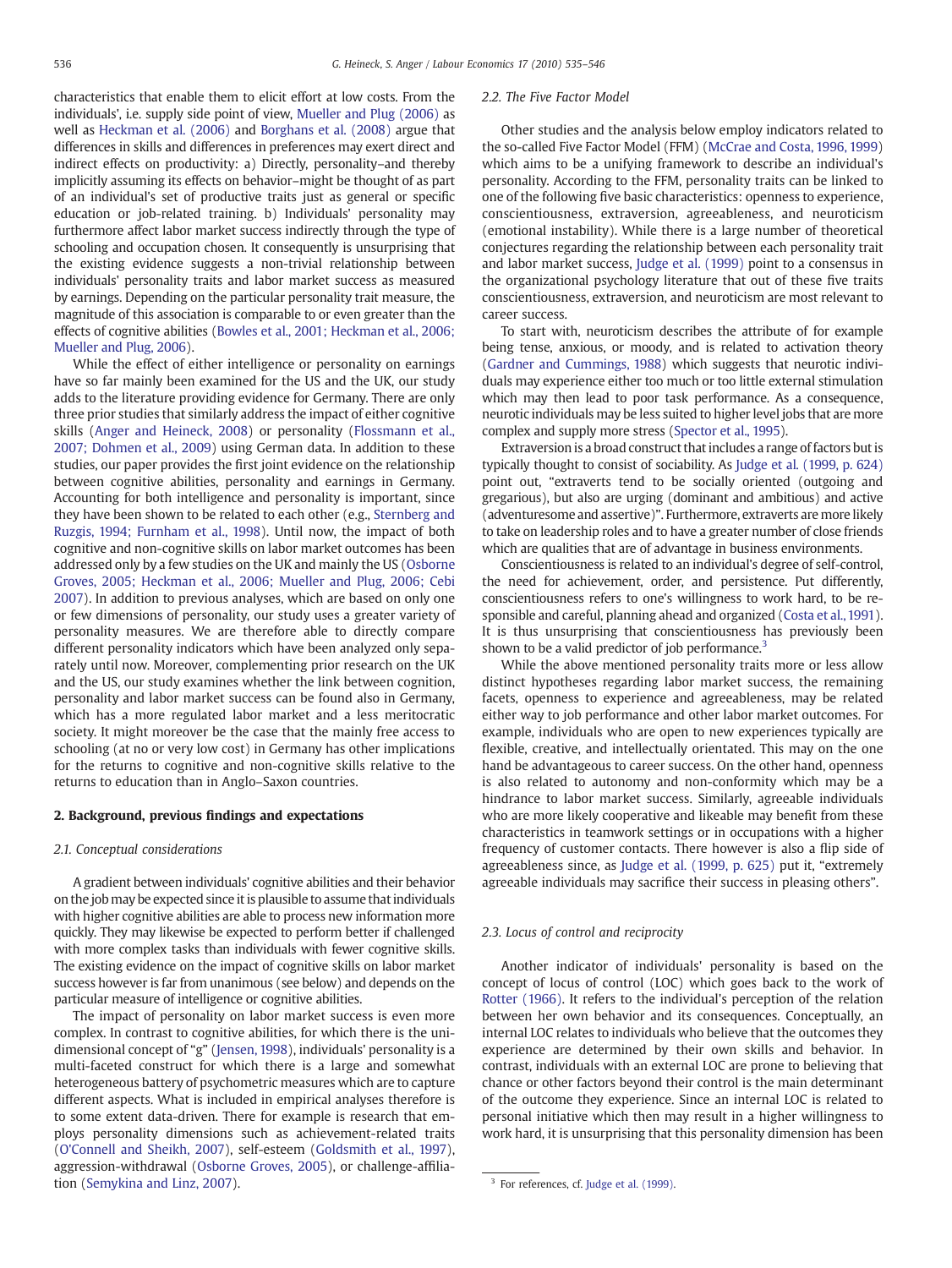found to be positively related to labor market success compared to the outcomes of individuals with an external LOC.

A further measure on individual's personality is reciprocity which means that "… in response to friendly actions, people are frequently much nicer and much more cooperative than predicted by the selfinterest model. Conversely, in response to hostile actions they are frequently much more nasty and even brutal" [\(Fehr and Gächter,](#page-10-0) [2000](#page-10-0), p. 159). Clear-cut hypotheses with regard to individuals' labor market success are difficult to establish, since similar to openness and agreeableness, reciprocal behavior may work in either direction. Furthermore, there is evidence that reciprocity and the FFM traits–in particular agreeableness and neuroticism–are associated with each other [\(Ashton et al., 1998\)](#page-10-0). [Fehr and Gächter \(2000\)](#page-10-0) provide mainly experimentally based evidence on the importance of reciprocity in individuals' economic behavior. In line with experimental results, [Dohmen et al. \(2009\)](#page-10-0) provide survey evidence on the relevance of reciprocity for labour market success and overall life outcomes.

# *2.4. Previous* fi*ndings*

As for the existing evidence on the relation between cognitive and non-cognitive abilities we restrict ourselves to a short and selective review of more recent research. First, findings for the relation between cognitive skills and labor market outcomes are–as mentioned above– somewhat ambiguous:

On the one hand, there is a large number of studies that reveal substantial returns to cognitive abilities in the US and Great Britain. For example, [Cameron and Heckman \(1993\)](#page-10-0), [Blackburn and Neumark](#page-10-0) [\(1993\)](#page-10-0), and more recently, [Green and Riddell \(2003\)](#page-10-0) as well as [Bronars and Oettinger \(2006\)](#page-10-0) provide evidence for a positive relationship between cognitive skills and earnings. On the other hand, there are as many studies suggesting that cognitive ability has barely any effect on earnings [\(Bound et al., 1986; Murnane et al., 1995](#page-10-0)). [Cawley et al. \(2001\)](#page-10-0), and [Zax and Rees \(2002\)](#page-11-0) conclude that cognitive ability is a poor predictor of earnings compared to a direct measure of education, family background, and environment.

Using scores from two ultra-short tests of cognitive ability that are included in the German Socio-Economic Panel Study (SOEP), the results of [Anger and Heineck \(2008\)](#page-10-0) suggest that speed of cognition is positively related to wages of West German workers even when educational attainment is controlled for. Verbal fluency on the other hand is not related to earnings. In line with previous studies for other countries (e.g. [Cawley et al., 2001\)](#page-10-0), they furthermore found that ability and education are inseparable determinants of earnings.

As for individuals' personality, there is evidence that some personality traits are rewarded on the labor market while others are punished. Based on Russian data, [Semykina and Linz \(2007\)](#page-11-0) find a positive association between an internal LOC and females' earnings. [Heineck \(2007\)](#page-10-0) examines data from the BHPS for the UK and finds a negative relation between wages and agreeableness whereas openness to experience is rewarded. Furthermore, there is a nonlinear gradient for wages and individuals' conscientiousness. Other studies that also employ the FFM taxonomy of personality are by [Nyhus and Pons \(2005\)](#page-10-0) and by [Mueller](#page-10-0) [and Plug \(2006\),](#page-10-0) the latter being of further relevance, since it is one of the few analyses that examine both cognitive and non-cognitive abilities. [Nyhus and Pons \(2005\)](#page-10-0) use data from the Dutch DNB Household Survey (DHS). Their findings suggest that emotional stability, i.e. inverse neuroticism, is positively associated with wages of both males and females but that agreeableness is negatively related to females' wages. Furthermore, men benefit from conscientiousness at the beginning of an employment relationship but from autonomy as tenure increases.

As for Germany, there is only scarce evidence on the relationship between individuals' personality and earnings: Using the SOEP, [Flossmann et al. \(2007\)](#page-10-0) examine the role of personality traits for labor market success by focusing on the LOC measures. They find that personality matters even when controlling for different aspects such as education and professional experience. They conclude that labor market success is influenced by early childhood since the formation of personality occurs during the first years of life under the influence of the parents and the educational system. [Dohmen et al. \(2009\)](#page-10-0) also use SOEP data in their cross-sectional study to investigate the relevance of personality for labor market outcomes and overall life success in Germany. They focus on measures of reciprocity and show that positive reciprocity is rewarded with higher wages, whereas negative reciprocity increases the probability of unemployment. However, the existing studies for Germany neither include additional personality indicators, which are presumably associated with reciprocity, e.g. the FFM traits, nor measures of cognitive abilities. It therefore remains an open question whether locus of control or reciprocity affect earnings when other personality traits and cognitive skills are taken into account.

Evidence on the joint relationship between cognitive abilities, personality and labor market outcomes at the same time is only provided by a few studies on the US and the UK. Using the LOC scale, [Osborne](#page-10-0) [Groves \(2005\)](#page-10-0) show that the earnings of US females are negatively related to externality and that aggression and withdrawal negatively affect the wages of British women. At the same time, cognitive abilities are positively associated with the earnings of women in the US but not for women in the UK, once personality traits are included in the model.

The results of [Mueller and Plug \(2006\),](#page-10-0) who use data from the Wisconsin Longitudinal Study (WLS), indicate that non-agreeableness, openness, and to a somewhat lesser extent emotional stability are positively related to men's earnings. Furthermore, women receive a wage premium for being conscientious and open. Their findings also suggest that returns to non-agreeableness or, as they put it, antagonism are quite different for males and females. They further account for cognitive skills including test scores from the Henmon–Nelson Test of Mental Ability which is a measure of general intelligence. Across all specifications, their estimates indicate a positive linear relationship between intelligence and earnings.

[Cebi \(2007\)](#page-10-0) uses the Rotter-scale and achievement test scores from the AFQT provided by the NLSY to analyze the determinants of education as well as of labor market outcomes for men and women in the US. While she finds that educational outcomes are not significantly determined by LOC once cognitive ability scores are included, her results show that internal LOC is rewarded in the labor market. She concludes that "… locus of control is in fact capturing a distinct aspect of ability not related to cognitive ability as measured by the AFQT." [\(Cebi, 2007,](#page-10-0) p. 930).

The NLSY is also used by [Heckman et al. \(2006\)](#page-10-0) whose study relies on measures of LOC and self-esteem, and on achievement test scores from the AFQT in order to analyze the determinants of educational and labor market outcomes, and to explain risky behavior of young adults. They find evidence that both cognitive and non-cognitive skills are important for social and economic success. In their analysis, achievement test scores explain much more of the earnings variance but have similar effects as the measures of personality traits. They point out that "a change in noncognitive skills from the lowest to the highest level has an effect on behavior comparable to or greater than a corresponding change in cognitive skills." [\(Heckman et al., 2006](#page-10-0), p. 412).

#### *2.5. Expectations*

The outline of the above noted conceptual considerations and findings from previous empirical research on cognitive abilities and personality traits as determinants of labor market outcomes enable us to set up expectations for the analyses of the present study. In line with prior research we expect that

- cognitive abilities either do not matter or are positively associated with earnings;
- an external locus of control is negatively associated with earnings, and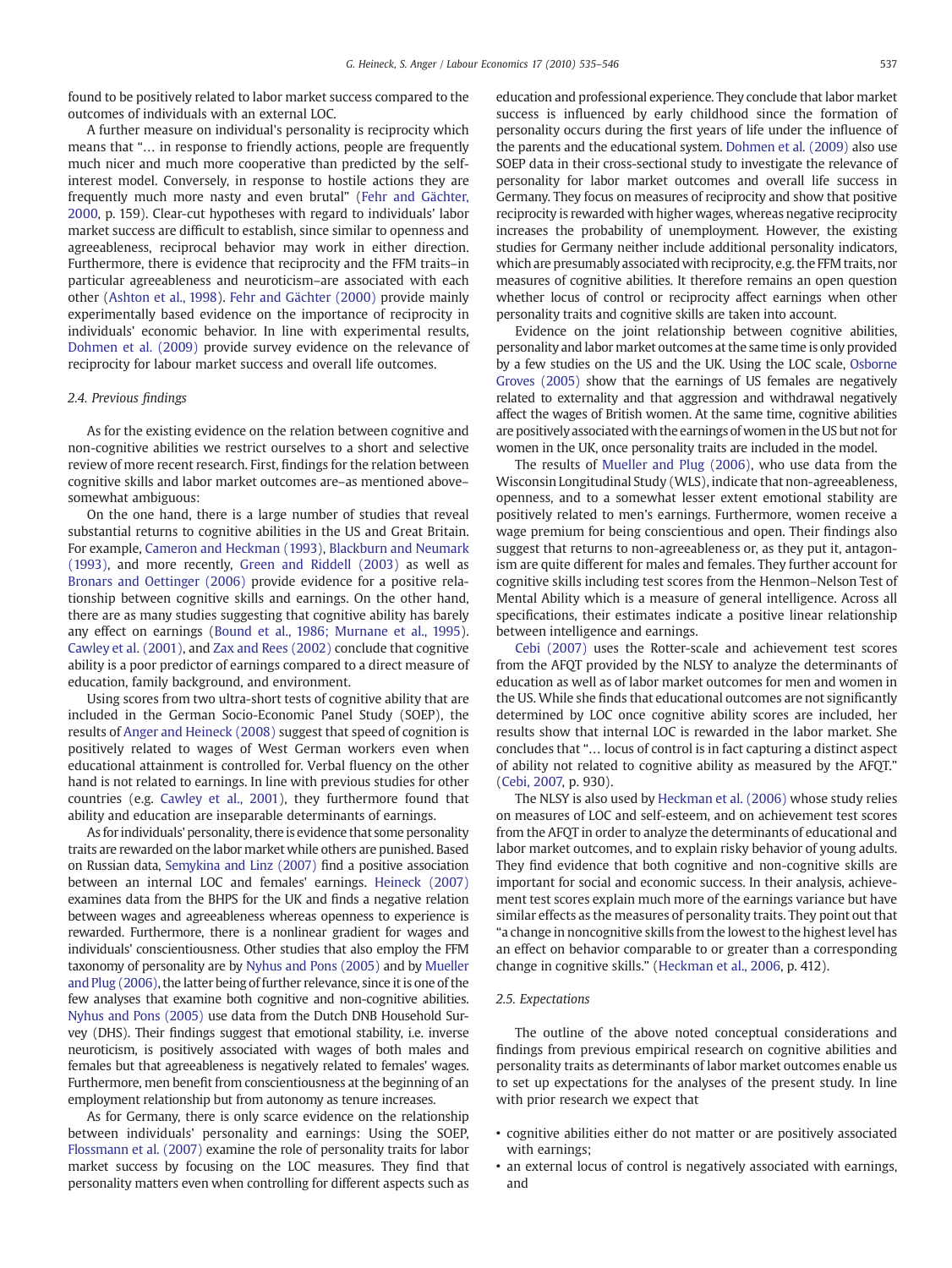• positive reciprocity should be positively related to earnings.

With respect to the FFM traits we expect that

- openness and conscientiousness are rewarded, though there might be differences by gender,
- extraversion is not related to earnings, and
- agreeableness and neuroticism are negatively associated with earnings, again with possible gender differences.

# 3. Data and methods

The data used in this study are drawn from the German Socio-Economic Panel Study (SOEP). The SOEP is a representative longitudinal micro-database that provides a wide range of socio-economic information on private households and their individuals in Germany. The yearly data were first collected from about 12,200 randomly selected adult respondents in West Germany in 1984. After German reunification in 1990, the SOEP was extended by about 4500 persons from East Germany, and supplemented by expansion samples later on. Information on personality traits is provided mainly in 2005,<sup>4</sup> data on cognitive abilities is given in 2006. In order to include both East and West German individuals, we restrict our sample to the years 1991 to 2006. The final longitudinal sample comprises 13,021 person-year observations from 1580 employed individuals in working age (20–60 years) for which there is information on both personality traits and cognitive abilities.<sup>5</sup>

#### *3.1. Measures of cognitive ability*

Since fully-fletched IQ tests cannot be implemented easily in a largescale panel survey, two ultra-short tests of cognitive ability were developed for the SOEP [\(Lang, 2005; Lang et al., 2007](#page-10-0)), and introduced in 2006: a *symbol correspondence test* and a *word* fl*uency test*. Both tests correspond to different modules of theWechsler Adult Intelligence Scale (WAIS) which altogether comprises 14 modules, seven on verbal IQ and seven on performance IQ [\(Groth-Marnat, 1997; Kline, 1999\)](#page-10-0).

The *word* fl*uency test* as implemented in the SOEP is similar to a sub-module in the verbal section of the WAIS and has been developed after the animal-naming-task ([Lindenberger and Baltes, 1995](#page-10-0)): Respondents name as many different animals as possible within 90 s. The *symbol correspondence test* (SCT) was developed after the symbol– digit–modalities-test [\(Smith, 1995\)](#page-11-0) and corresponds to a sub-module in the non-verbal section of the WAIS. Using the distinction of fluid and crystallized intelligence [\(Cattell, 1987](#page-10-0)), the SCT is conceptually related to the mechanics of cognition or fluid intelligence. It comprises general and largely innate abilities and refers to the performance and speed of solving tasks that are related to new material. The test was implemented asking respondents to match as many numbers and symbols as possible within 90 s according to a given correspondence list which is visible to the respondents on a screen.

Both tests were previously shown to produce outcomes which are sufficiently correlated with test scores of more comprehensive and well-established intelligence tests [\(Lang, 2005; Lang et al., 2007](#page-10-0)). However, we decided to employ the SCT scores only. We do not use test scores from the word fluency test since the nature of this test interferes with the concept of crystallized intelligence inasmuch as factors like for example working memory come into play because of the time constraint. Working memory however is related to executive function and thus to fluid intelligence rather than crystallized intelligence only. Therefore, in order to have a clean measure instead of a mixture of different concepts, we concentrate on the SCT as a pure measure of fluid intelligence. The focus on the SCT is further justified by the word fluency test being more affected by measurement error, as the interviewer has to identify instantly duplicate entries when counting the animal names stated by the respondent. Moreover, this approach also allows us to include individuals with migration background who may have insufficient language skills and hence be disadvantaged compared to native speakers when taking the test.

# *3.2. Measures of personality*

The 2005 wave of the SOEP provides several measures of individuals' personality. First, there are items that relate to the Five Factor Model [\(McCrae and Costa, 1996, 1999](#page-10-0)) comprising the five basic psychological dimensions as outlined above: openness to experience, conscientiousness, extraversion, agreeableness, and neuroticism. Since extensive psychological questioning was not feasible in the SOEP,<sup>6</sup> the data provides a set of 15 items (listed in [Table A1 in the Appendix](#page-9-0)) of which three each are to capture the respective personality dimension.<sup>7</sup> LOC is surveyed with 10 items (cf. [Table A1 in the Appendix\)](#page-9-0) of which four measure internal LOC and six relate to external LOC.<sup>8</sup> Positive and negative reciprocity are asked for by three items respectively. The FFM indicators as well as the LOC and reciprocity items are to be answered on 7-point Likert type scales  $(1 -$  "disagree completely"  $(LOC)$ /"does not apply to me at all" (FFM, reciprocity) to  $7 -$  "agree completely" (LOC)/"applies to me perfectly" (FFM, reciprocity)). The basis for the personality measures employed in this analysis are generated by standardizing the average score from the dimension-specific questions on FFM, LOC and reciprocity.<sup>9</sup>

Summarizing both personality trait scores and cognitive ability test scores, [Fig. 1](#page-4-0) shows the distributions of scores for females and males.<sup>10</sup> The graphs show that a few of the traits are not normally distributed, most obvious for conscientiousness which is left-skewed. Furthermore, gender differences are visible with respect to agreeableness and neuroticism. Results from *t*-tests and KS-tests in addition indicate that the two mentioned traits as well as openness, extraversion, and the two reciprocity items are differently distributed for males and females. The scores for conscientiousness, external locus of control and cognitive abilities on the other hand have the same distribution function across gender.

# *3.3. Estimation methods*

In the following, we examine the returns to individuals' cognitive abilities and personality using augmented Mincer-type earnings regressions. The estimated earnings functions are based on the typical form:

$$
\ln y_i = x_i' \beta + c_i' \gamma + u_i, \tag{1}
$$

<sup>4</sup> Note that there is a small set of personality traits surveyed from 1994 to 1996. We did not use these indicators because the wording changes from the 1994/95 indicators to the 1996 items and, more severe, since it would result in further sample size reduction.

<sup>&</sup>lt;sup>5</sup> The sample size is rather low since we have to restrict our sample to individuals who are SOEP respondents in both 2005 and 2006 and, more limiting, were CAPI surveyed in 2006, since only those were potential respondents of the ultra-short IQ-tests. That is, instead of the 22,358 observations available in the full sample we could work with only 5545 observations of persons who took part in both tests and who could be matched to individuals who participated in the 2005 wave. This results in a drop of observations to 3453 persons for which we then matched the preceding waves. The age restriction and further data cleaning result in an additional drop in sample size.

<sup>6</sup> Note that the full inventory, the NEO PI-R, comprises 240 questions [\(Costa and](#page-10-0) [McCrae, 1985\)](#page-10-0).

 $<sup>7</sup>$  See [Dehne and Schupp \(2007\)](#page-10-0) for an overview of the implementation of the short</sup> version of the Big Five inventories in the SOEP. They show amongst other things the validity and reliability of the short version of the Big Five used in the SOEP.

<sup>8</sup> In general, separating external locus of control from internal locus of control is an advantage as this avoids a forced-choice format that would possibly lead to biased results if only one 'internal-external' scale would be used ([Ray, 1984\)](#page-10-0).

<sup>&</sup>lt;sup>9</sup> Not all items are used to generate the indicators, since exploratory analyses showed that a few of the items resulted in low construct validity.

<sup>&</sup>lt;sup>10</sup> For illustration purposes, note that we use age-standardized scores. These are generated by calculating the scores' standardized value (deviation from the sample mean divided by the standard deviation) for every year along the age distribution.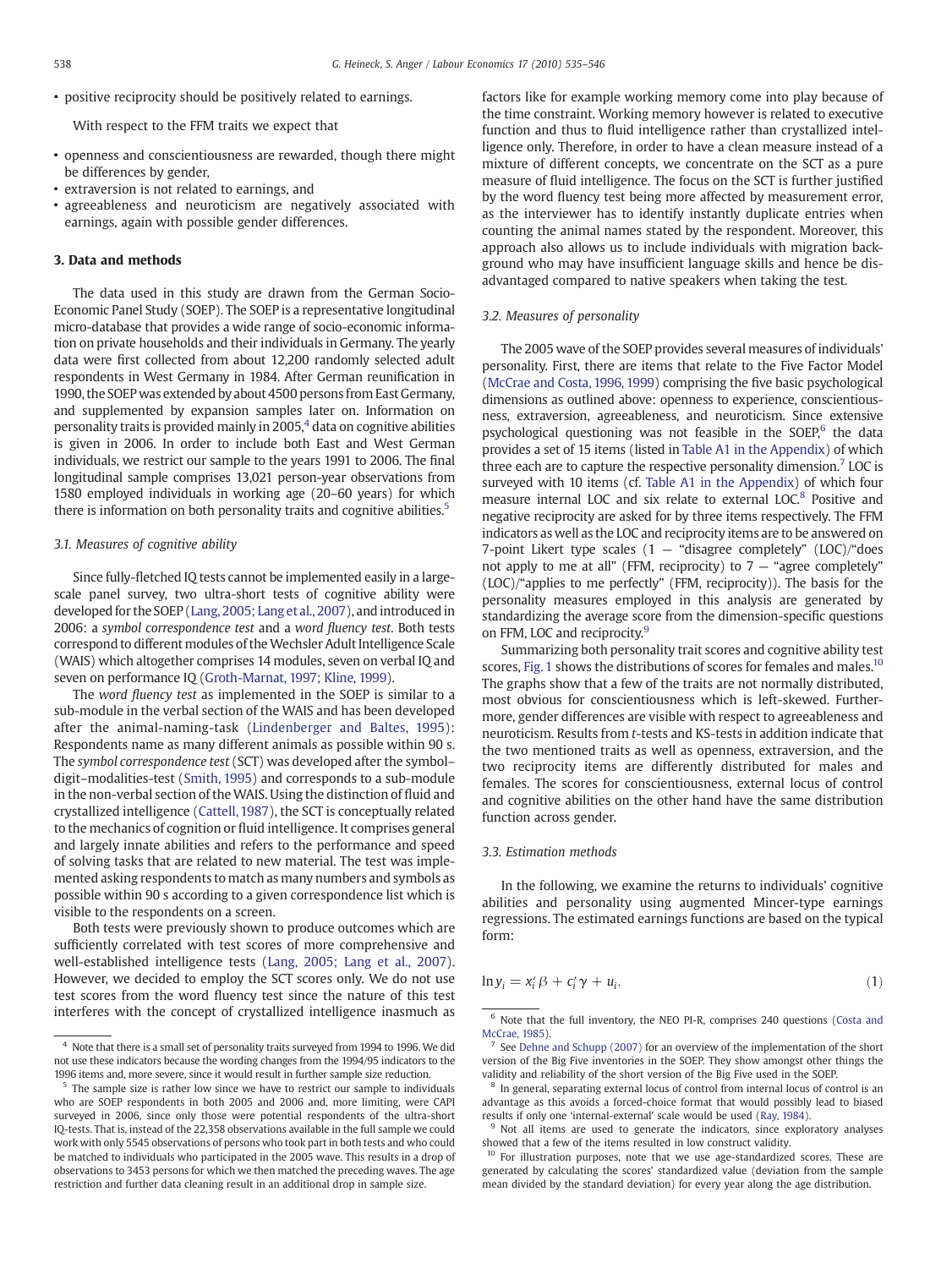<span id="page-4-0"></span>

Notes: N=1580 Source: SOEP, 2005-06

Fig. 1. Distribution of personality traits and cognitive abilities by gender.

where *y<sup>i</sup>* is individual *i*'s gross hourly wage, *x<sup>i</sup>* is a vector of individual characteristics assumed to be related to earnings, *c<sup>i</sup>* is the vector that includes the respondent's personality traits and intelligence test scores, β and γ are the corresponding parameter vectors to be estimated, and *u<sup>i</sup>* denotes the idiosyncratic error term. Since wages are observable only for employed individuals, we account for sample selection bias using Heckman's correction procedure [\(Heckman, 1979](#page-10-0)).<sup>11</sup>

# *3.4. Problems and solutions*

There are a range of potentially problematic aspects that are taken into account as follows: first, the relationship between personality and earnings might be endogenous. While previous research suggests that an individual's personality is partially inherited [\(Jang et al., 1996](#page-10-0)) and fairly stable for adults ([Costa and](#page-10-0) [McCrae, 1988, 1994\)](#page-10-0) treating personality traits as exogenous may be misleading. [Heckman et al. \(2006\)](#page-10-0) for example show for a sample of young individuals that parental background and the schooling level at the date of the test may affect test scores of both cognitive and non-cognitive abilities. Furthermore, while [Costa and](#page-10-0) [McCrae \(1988, 1994\)](#page-10-0) suggest that personality traits stop changing at age 30, recent research by [Srivastava et al. \(2003\)](#page-11-0) show that an individual's (social and job) environment affects personality traits also in early and middle adulthood. This is also pointed out by [Borghans et al. \(2008\)](#page-10-0). In the context of earnings it may well be the case that there is a feedback of either low or high earnings on personality which then again may affect earnings through productivity differences by personality dimension. Consequently, empirical research that attempts to examine causal effects of personality on labor market outcomes has to deal with the issue of reverse causality.

In the present paper and similar to [Semykina and Linz \(2007\),](#page-11-0) the possible endogeneity of personality and schooling should not matter much, since the respondents' mean age is 38 years so that the interdependency between concurrent schooling level and test

 $11$  We calculate the Inverse Mills Ratio (IMR) by estimating a probit model for the employment participation equations separately for males and females with the following regressors: a dummy on whether the individual is living in East Germany, a dummy for being married, a dummy for not having German citizenship, the individual's years of education, age and age squared. The exclusion restrictions are dummies for the highest educational attainment of the respondent's mother and/or father. While it is plausible to assume that parents' education is associated to a respondent's employment probability, it is not very likely that it will affect the respondent's wage itself. However, as is the case for most of the exclusion restrictions used in the literature, it might be argued that the excluded variables are correlated with unobserved characteristics of the respondent so that the results from the wage equations might still be biased. As alternative instruments, there are only a few other family background variables in the SOEP that could be used but which could be similarly criticized. We for example tested whether the father's job position–(highly) qualified professional, self-employed professional, or civil servant–when the respondent was 15 years old, would change the results. We further included the respondent's number of children and self-rated health as alternative instruments, for which endogeneity might be an even larger problem. Either way, i.e. with or without IMR or with different exclusion restrictions, the results from the wage equations do not change qualitatively. However, it should be kept in mind that the effects we measure in our sample of employed persons cannot be fully generalized to the total population without reservation.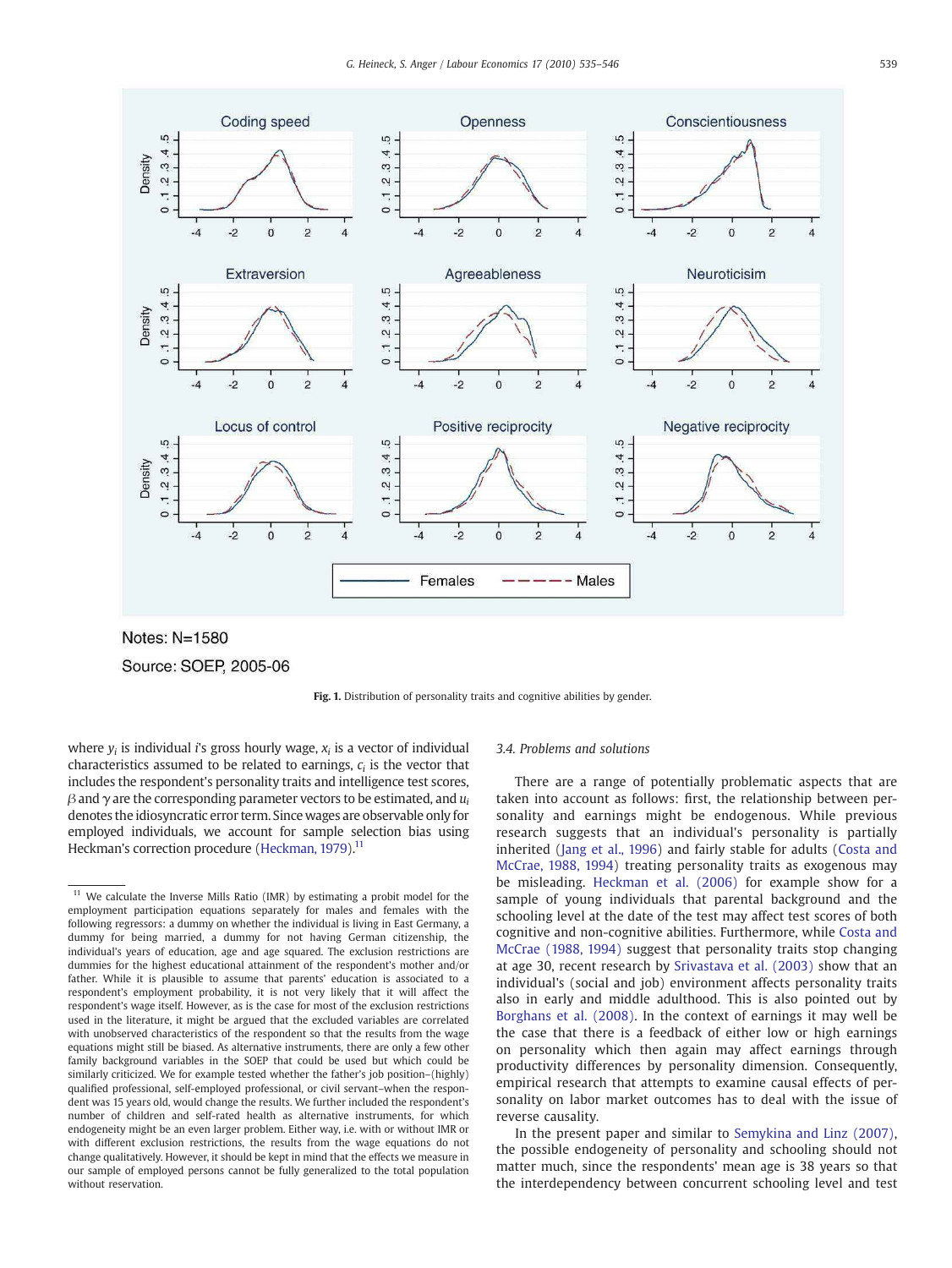scores is not given. The possible interdependency between earnings and personality however is taken into account. Following the approach of [Nyhus and Pons \(2005\)](#page-10-0) and [Osborne Groves \(2005\),](#page-10-0) each personality trait is regressed on age and age squared. The residuals from these regressions then are free from age effects. While far from being perfect, this will to some extent pick up possible feedback effects of an individual's job (and social) environment on her personality. The standardized scores of the IQ-test are processed similarly a) to keep the results and interpretation consistent and b) to capture the negative age effects on fluid intelligence ([Baltes et al., 1999](#page-10-0)). Since the resulting indicators of personality and cognition can be taken as age-free, i.e. are constant over time, this approach further allows matching this information to preceding waves of the SOEP and applying appropriate panel estimators (see below).

A further issue in the personality measures is that the variability in the resulting personality dimensions might arise from measurement error. To quantify this, and to be able to correct for it, Cronbach's alpha reliabilities [\(Cronbach, 1951\)](#page-10-0) are calculated. For the FFM dimensions, these are: openness 0.64, conscientiousness 0.65, extraversion 0.73, agreeableness 0.54, and neuroticism 0.63. For LOC we get: internal LOC 0.22, and external LOC 0.61, and the reliability ratios for positive and negative reciprocity are 0.66 and 0.83 respectively. These reliability coefficients mainly are low compared to what is typically found in the literature [\(John and](#page-10-0) [Srivastava, 1999](#page-10-0)), where they range between 0.70 and 0.90. However, given that only three items per personality trait are available in the SOEP, the ratios found are satisfactory: Employing the Spearman–Brown formula, [Mueller and Plug \(2006\)](#page-10-0) show that the reliability ratios increase with an increasing number of items.<sup>12</sup> We however exclude internal LOC from the analyses, since the alpha of 0.22 clearly indicates a too large measurement error meaning that the surveyed items are not at all appropriate for measuring the underlying scale. With the alphas at hand, we estimate an additional set of error-in-variables (EIV) regressions to correct for the measurement error problem by imposing the reliability ratios in order to adjust both parameter estimates and standard errors ([Kmenta, 1997,](#page-10-0) pp. 352–357).

# *3.5. Panel approach*

Although our indicators of personality and cognition are taken from the 2005 and 2006 waves of the SOEP, it is still possible to exploit the longitudinal structure of the survey to further account for individual specific heterogeneity. Since we assume that the "residualized" indicators of cognition and personality are constant over time, we match the cross-sectional indicators to all preceding waves of the SOEP. While this excludes the use of fixed effects estimation, we estimate random effects (RE) regressions in addition to the pooled OLS estimator to account for unobservable heterogeneity. However, this comes at the price of assuming that individual specific heterogeneity is uncorrelated with cognition, personality, and the vector of control variables, which might not be appropriate. As alternative to this "all-or-nothing" choice between random effects or fixed effects models, we also employ the Hausman–Taylor IV (HTIV) estimator [\(Hausman and Taylor, 1981](#page-10-0)), which allows including time-invariant covariates that are either exogenous or endogenous. $13$  The underlying model in the HTIV is as follows:

$$
\ln y_{it} = \beta_0 + x'_{1,it} \beta_1 + x'_{2,it} \beta_2 + z'_{1i} \gamma_1 + z'_{2i} \gamma_2 + \alpha_i + u_{it} \tag{2}
$$

where  $x_{1,it}$  is a vector of time varying variables which are assumed to be uncorrelated with the individual effects  $\alpha_i$ ,  $x_{2,it}$  is a vector of variables which also are time varying but need not be uncorrelated with  $\alpha_i$ ,  $z_{1i}$  and  $z_{2i}$  are vectors of time-invariant variables that again are assumed to be uncorrelated or which might be correlated with the individual specific effects, and *uit* is the remaining stochastic error term. Using the HTIV estimator comes with at least two strong advantages. First, there is no need for model-external instruments: *x*1,*it* and  $z_{1i}$  serve as their own instruments,  $x_{2,it}$  is instrumented by its deviation from individual means,  $x_{2,i} - \bar{x}_{2i}$ , and  $z_{2i}$  is instrumented by the individual average of  $x_{1,it}$ ,  $\bar{x}_{1i}$ . If the model is identified, i.e. as long as there are at least as many time-varying exogenous covariates as there are time-invariant endogenous regressors, the resulting FGLS estimator is consistent and efficient ([Greene, 2008\)](#page-10-0). The second advantage is that, as mentioned, this method allows estimating the effects of time-invariant covariates that may be correlated with the individual specific effects. This is not given in our case, since we assume that the vector of the "residualized" personality and cognition indicators is time-invariant and exogenous. The fact that we do not have time-invariant endogenous variables will only affect efficiency but not consistency of the estimator. Using the HTIV is still justified because all other covariates are to be treated as endogenous: a Hausman test after additional fixed effects regressions on the set of time-varying covariates clearly rejects exogeneity. Year dummies finally are assumed to be time-varying and exogenous.

#### *3.6. Model sensitivity*

Sensitivity of the results is examined using a variety of specifications. First, the baseline specification comprises a dummy on whether the individual is living in East Germany, a dummy for being married, a dummy for not having German citizenship, the individual's years of education, and a set of job-related regressors: tenure and tenure squared, a dummy on whether the respondent has a public employer, whether she works in a firm with 2000 employees or more, whether she has a temporary job, a part-time job, and another dummy on whether the respondent is a white-collar worker. $^{14}$ 

Second, to test for non-linearities in the relationship between cognitive and non-cognitive skills and earnings we follow [Mueller and](#page-10-0) [Plug \(2006\)](#page-10-0) and estimate regressions including dummies that indicate whether the individual's scores are in the top or bottom

<sup>&</sup>lt;sup>12</sup> In particular, they show that changes in reliabilities can be computed as  $R_1=$  $R_0$ ⋅(( $k_0$  +  $\Delta k$ )/( $k_0$  +  $R_0$ ⋅ $\Delta k$ )), where  $R_0$  is the given reliability and k are the number of items measuring the respective scale. For example, presume a fixed reliability of 0.54. If this ratio were obtained with 6 instead of 3 items, like the original agreeableness measure, the ratio would rise to 0.7 and thus reach the critical threshold.

<sup>&</sup>lt;sup>13</sup> Note that there is another potential approach, the fixed effects vector decomposition, as introduced by [Plümper and Tröger \(2007\).](#page-10-0) Their estimator is a three-stage procedure in which estimated unit effects from a fixed effects regression are decomposed in an explained and unexplained part. The latter is then included in a final pooled OLS regression that comprises both time-varying and -invariant regressors. They use Monte-Carlo simulations and try to demonstrate that their estimator outperforms the fixed effects, random effects and HTIV estimators in models that include either time-invariant or almost time-invariant variables that are correlated with unit effects. However, while they claim that their estimator is consistent if the unobserved unit effects are orthogonal to the time-invariant variables they do not provide any theoretical proof about the properties of their estimator so this should be dealt with caution. Experiments with this estimator in any case yield results that are qualitatively similar to the ones presented.

 $14$  In line with [Mueller and Plug \(2006\),](#page-10-0) we ran additional regressions that include further controls for occupation and industry. The idea is that including occupation and industry should to some extent capture that workers who differ in cognitive skills and/ or personality might self-select into specific jobs that either reward certain traits or off-set the lack of some traits (cf., e.g., [Filer, 1986; Jackson, 2006\)](#page-10-0). However, these controls are potentially endogenous and including them will "over-control" and bias the coefficients of interest downward. In fact, the results of additional regressions are qualitatively similar to the ones presented except that coefficients of some personality trait measures are reduced and loose statistical significance.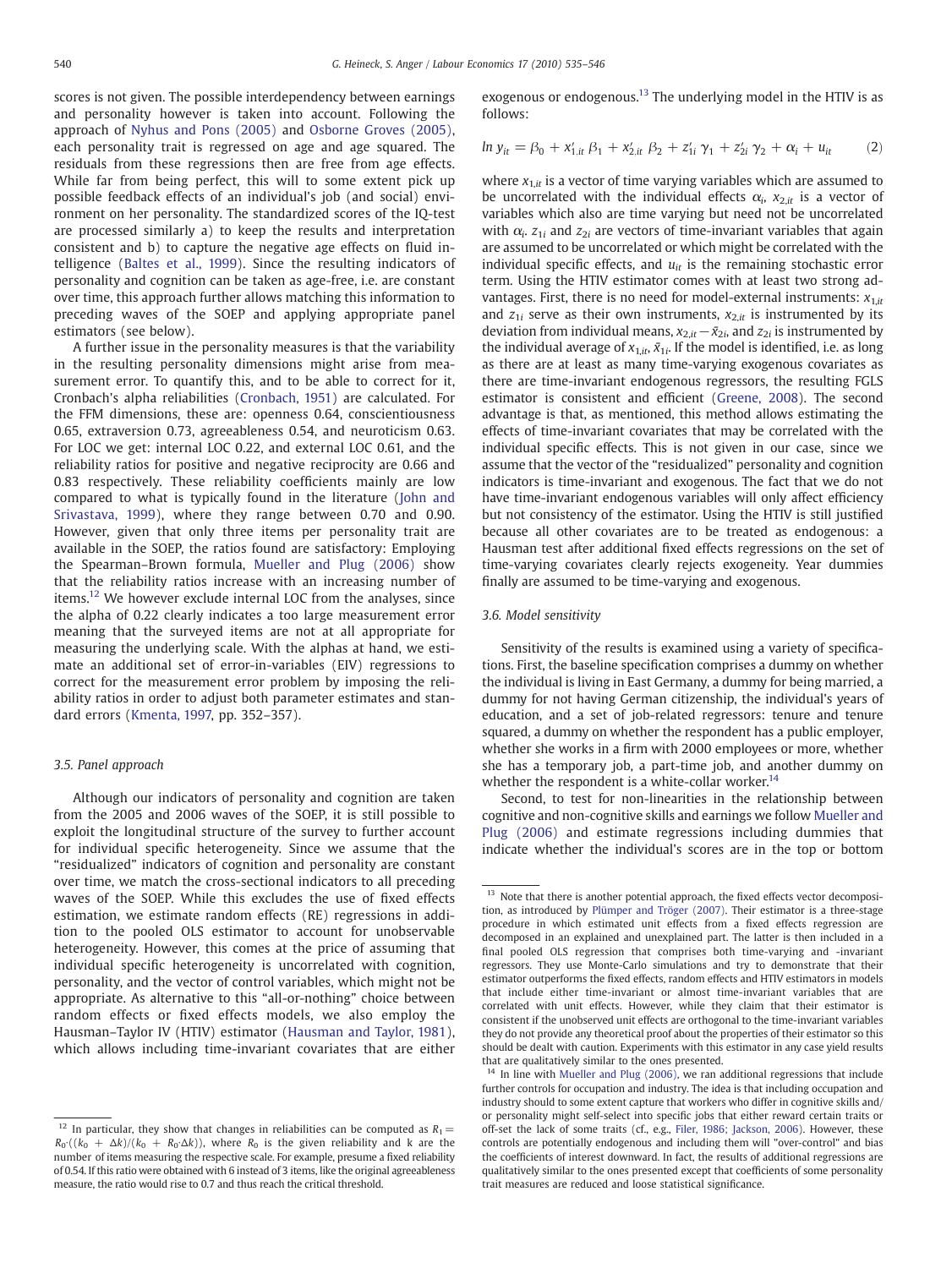#### Table 1

Log hourly wages regressed on cognitive abilities and personality traits, pooled crosssections.

|                                            | Females: OLS | Females: EIV | Males: OLS  | Males: EIV  |
|--------------------------------------------|--------------|--------------|-------------|-------------|
|                                            | (1)          | (2)          | (3)         | (4)         |
| Personality traits                         |              |              |             |             |
| Openness                                   | $0.023***$   | $0.068***$   | $-0.017***$ | $-0.043**$  |
|                                            | (0.007)      | (0.016)      | (0.006)     | (0.018)     |
| Conscientiousness                          | $-0.002$     | $-0.012$     | $0.013**$   | $0.015*$    |
|                                            | (0.007)      | (0.012)      | (0.006)     | (0.009)     |
| Extraversion                               | $-0.008$     | $-0.037**$   | $0.012**$   | $0.027*$    |
|                                            | (0.007)      | (0.017)      | (0.006)     | (0.014)     |
| Agreeableness                              | $-0.033***$  | $-0.066***$  | $-0.008*$   | $-0.016$    |
|                                            | (0.006)      | (0.015)      | (0.005)     | (0.012)     |
| Neuroticism                                | $-0.004$     | 0.004        | $-0.002$    | 0.005       |
|                                            | (0.006)      | (0.011)      | (0.005)     | (0.009)     |
| Positive reciprocity                       | $0.027***$   | $0.059***$   | $0.011**$   | $0.022**$   |
|                                            | (0.006)      | (0.011)      | (0.005)     | (0.010)     |
| Negative reciprocity                       | 0.002        | 0.013        | $0.021***$  | $0.031***$  |
|                                            | (0.006)      | (0.008)      | (0.005)     | (0.007)     |
| External locus of control                  | $-0.049***$  | $-0.100***$  | $-0.042***$ | $-0.072***$ |
|                                            | (0.006)      | (0.014)      | (0.005)     | (0.010)     |
| Cognitive abilities                        |              |              |             |             |
| SCT                                        | 0.003        | 0.002        | $0.023***$  | $0.023***$  |
|                                            | (0.006)      | (0.007)      | (0.005)     | (0.005)     |
| Individ, controls                          | $^{+}$       | $^{+}$       | $^{+}$      | $^{+}$      |
| <b>IMR</b>                                 | $-1.813***$  | $-1.840***$  | $-1.663***$ | $-1.663***$ |
|                                            | (0.133)      | (0.138)      | (0.141)     | (0.140)     |
| $Chi2$ (FFM = 0)                           | 48.14***     | 48.81***     | 15.69***    | $8.62*$     |
| Chi <sup>2</sup> (Personality var. $= 0$ ) | 99.23***     | 93.21 ***    | 101.64***   | 99.03***    |
| $R^2$                                      | 0.336        | 0.350        | 0.430       | 0.437       |

Notes:  $N = 6195$  (females)/6826 (males); IMR: Inverse Mills Ratio to correct for sample selection; standard errors (in parentheses) are derived from bootstrapping with 500 replications; \*\*\**p*<0.01, \*\**p*<0.05, \**p*<0.1.

Source: SOEP, 1991–2006.

25% of the distribution. This is because using linear scores may push the estimated average returns to zero if for example only moderate openness is rewarded on the labor market but both being too open or not being open at all is punished.

It might further be argued that an employee's cognition and personality are not observable to the employer at the beginning of an employment relationship but are revealed over time so that returns to these traits might vary with tenure [\(Nyhus and Pons, 2005](#page-10-0)). We hence estimate additional regressions including variables which interact cognition and personality indicators with workers' tenure. Accounting for the differences by gender found in previous research, we run our regressions separately for males and females.

### 4. Results

# *4.1. Pooled cross-sections*

Estimates from the pooled OLS regressions as well as from the regressions that correct for measurement error are provided in Table 1.<sup>15</sup> These findings do not account for individual heterogeneity but are given as benchmark to compare our results with prior findings in the literature. The first issue worth noting is that, as expected, the results in the error-in-variables regressions that impose reliability ratios in the estimation mostly indicate increases in the absolute values of the estimated coefficients and some changes in the significance level (Table 1, columns 2 and 4).

Substantially, the results indicate that some of our a priori expectations are met while others are not in line with our hypotheses or previous findings. We in particular suggested that both openness and conscientiousness would be positively related to earnings. While

there are wage premiums for females of about 2% in the OLS regressions to about 6% in the EIV models for a one standard deviation increase in openness, the coefficients indicate a wage penalty of 2%– 4% for males. This is in contrast to the results of [Mueller and Plug](#page-10-0) [\(2006\)](#page-10-0). However, note again that the theoretical conjectures from the psychology literature allow for a negative effect on labor market success since openness is linked to autonomy and non-conformity [\(Judge et al., 1999\)](#page-10-0). Another difference by gender is found for conscientiousness. The coefficients indicate a wage penalty for female workers but they are not statistically significant. Men on the other hand seem to gain from conscientiousness which is in line with our expectations. There is a wage premium of about 1.5% for a one standard deviation increase in conscientiousness.

There is also mixed evidence by gender with respect to extraversion. We find a negative wage differential of almost 4% for women but a 3% wage premium for males for a one standard deviation increase in extraversion (Table 1, columns 2 and 4). Based on prior evidence, our expectation was that extraversion would not be related to wages but note again that theoretical reasoning from the psychology literature allows for both positive and negative effects on job performance [\(Judge et al., 1999\)](#page-10-0).

Agreeableness is not associated with males' wages in the errorcorrection model but negatively related to females' wages: The point estimates in the full specifications suggest for a wage penalty of 3% for "being nice", i.e. a one standard deviation increase in agreeableness, which even increases to almost 7% in the EIV regression (Table 1, columns 1 and 2). While this may seem implausible at first glance it is consistent with theoretical arguments above and with previous research (cf. [Nyhus and Pons, 2005,](#page-10-0) or [Mueller and Plug, 2006](#page-10-0)). Agreeable individuals may be extremely cooperative and may hence sacrifice their career for example by avoiding conflicts.

In contrast to prior expectations we find no statistical relationship between neuroticism and wages. This may be because we control for an individual's attitude towards reciprocal behavior. Since neuroticism and reciprocity are linked ([Ashton et al., 1998](#page-10-0)) it may well be that the results for neuroticism as found in previous research are reflected in the indicators of reciprocity here. These are in fact more robust inasmuch as there is statistical significance across all specifications with the exception of negative reciprocity which is not related to females' wages. Female workers who score high in positive reciprocity earn about 3% more, which increases to about 6% when adjusting for measurement error. Somewhat lower premiums of about 1%–2% are found for males. These results are consistent with the findings of [Dohmen et al. \(2009\)](#page-10-0) for their sample of male and female workers. While they do not find a statistical relationship between negative reciprocity and labor income, our results show that male workers' negative reciprocity is rewarded in the labor market. Interestingly though, females receive slightly lower wage premiums for negative reciprocity, but the coefficients are not statistically significant. This result may not appear plausible but, as outlined above, negative reciprocity and agreeableness (or rather inverse agreeableness) are probably measures of the same underlying personality trait. It may therefore well be the case that, for males, the effect of this trait works through negative reciprocity rather than through agreeableness.

The remaining personality trait in our analysis, external locus of control, is the most robust and strongest predictor of wage differentials: Individuals who believe that the outcomes they experience are beyond their control have some 4% lower wages which increases to penalties of 10% for females and about 7% for males in the EIV models.

Turning to the estimates for cognitive abilities, we find further differences by gender: The coefficients for fluid intelligence are not statistically different from zero in the regressions for females. Yet, cognitive abilities are relevant for males' wages. The coefficients for the *symbol correspondence test* imply wage benefits of about 2% for a one standard deviation increase in the test score (Table 1, columns 3 and 4).

<sup>&</sup>lt;sup>15</sup> Note that the control variables yield expected findings. Full estimation results are therefore not discussed but are available upon request.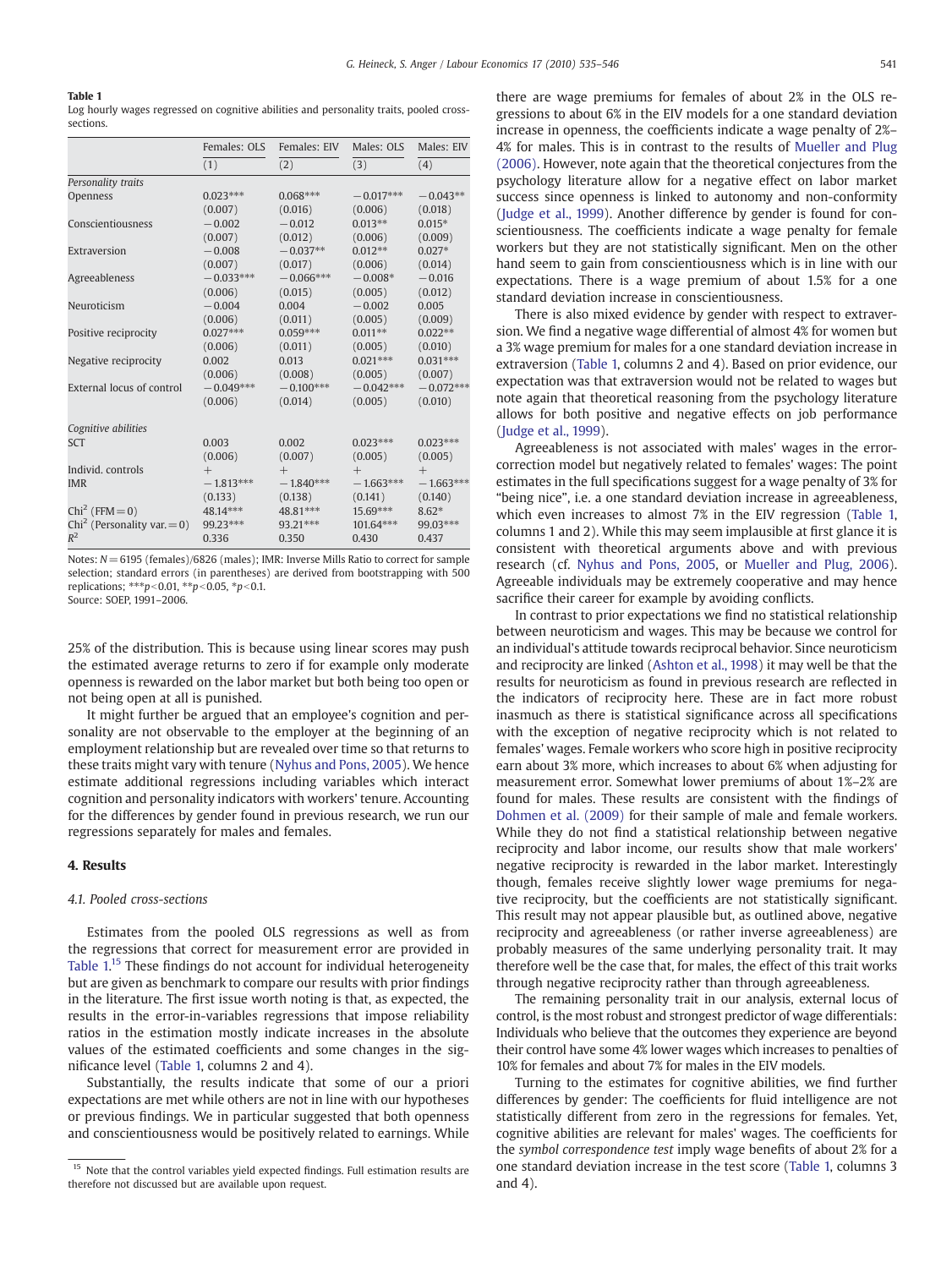# *4.2. Panel results*

One might be tempted to ask why one should use panel methods at all, since cognitive abilities or personality traits might serve as proxies for unobservable heterogeneity. However, this depends on the specific measures. Employing panel estimators might thus account for remaining individual specific heterogeneity. Our results in fact show that the FFM indicators and those on reciprocity are sensitive to accounting for further unobservable heterogeneity. In particular, with the exception of a wage penalty of about 3% for agreeableness for females, none of the FFM covariates is statistically different from zero anymore in the HTIV regressions (Table 2, column 2). The results also change dramatically for males inasmuch as none of the FFM covariates is statistically significant. Apart from that, there is no effect of negative reciprocity, but a wage benefit from positive reciprocity of about 2% for both males and females. Hence, the findings of [Dohmen et al. \(2009\)](#page-10-0) for their cross-section of the SOEP can be supported using panel data techniques, even if additional personality indicators and cognitive skills are included.

The changes in the findings from OLS to panel estimates suggest that parts of individuals' unobservable heterogeneity are captured by FFM traits and reciprocity indicators. This however seems not to be the case for the remaining personality trait, the external locus of control i.e. the attitude to believe that the experienced outcomes are consequences from actions beyond the own behavior and control. It continues to be the strongest predictor for wage differentials among all personality traits included. In particular, an increase in workers' external locus of control by one standard deviation results in wage penalties of about 6% for females and even more than 7% for males (Table 2, columns 2 and 4).

Turning to the results for individuals' cognitive abilities, the findings from the panel regressions reinforce the above provided OLS results. Again, there is no statistical relationship between the scores from the symbol correspondence test and the wages of female

#### Table 2

| Log hourly wages regressed on cognitive abilities and personality traits, panel estimates. |  |  |
|--------------------------------------------------------------------------------------------|--|--|
|                                                                                            |  |  |

|                                            | Females: RE | Females: HTIV | Males: RE   | Males: HTIV |
|--------------------------------------------|-------------|---------------|-------------|-------------|
|                                            | (1)         | (2)           | (3)         | (4)         |
| Personality traits                         |             |               |             |             |
| Openness                                   | 0.019       | 0.026         | $-0.001$    | 0.012       |
|                                            | (0.013)     | (0.016)       | (0.016)     | (0.016)     |
| Conscientiousness                          | 0.001       | $-0.006$      | 0.011       | 0.004       |
|                                            | (0.014)     | (0.014)       | (0.014)     | (0.015)     |
| Extraversion                               | $-0.005$    | $-0.001$      | 0.007       | $-0.002$    |
|                                            | (0.015)     | (0.015)       | (0.013)     | (0.014)     |
| Agreeableness                              | $-0.021*$   | $-0.031**$    | $-0.019$    | $-0.017$    |
|                                            | (0.012)     | (0.015)       | (0.012)     | (0.012)     |
| Neuroticism                                | $-0.009$    | $-0.008$      | 0.001       | $-0.002$    |
|                                            | (0.014)     | (0.014)       | (0.012)     | (0.013)     |
| Positive reciprocity                       | $0.022*$    | $0.023*$      | $0.019*$    | $0.023*$    |
|                                            | (0.013)     | (0.012)       | (0.011)     | (0.014)     |
| Negative reciprocity                       | $-0.0002$   | $-0.0001$     | 0.018       | 0.013       |
|                                            | (0.013)     | (0.013)       | (0.013)     | (0.013)     |
| External locus of control                  | $-0.052***$ | $-0.061***$   | $-0.060***$ | $-0.075***$ |
|                                            | (0.014)     | (0.017)       | (0.014)     | (0.016)     |
| Cognitive abilities                        |             |               |             |             |
| <b>SCT</b>                                 | 0.008       | 0.011         | $0.030**$   | $0.035**$   |
|                                            | (0.014)     | (0.016)       | (0.013)     | (0.014)     |
| Individ, controls                          | $+$         | $^{+}$        | $^{+}$      | $^{+}$      |
| <b>IMR</b>                                 | $-1.520***$ | $-1.425***$   | $-1.610***$ | $-1.434***$ |
|                                            | (0.193)     | (0.270)       | (0.219)     | (0.274)     |
| $Chi2$ (FFM = 0)                           | 5.09        | 8.11          | 3.22        | 2.31        |
| Chi <sup>2</sup> (Personality var, $= 0$ ) | 22.27***    | $21.31***$    | 24.78***    | 27.27***    |
| $R^2$                                      | 0.318       |               | 0.418       |             |

Notes: *N*= 6195 (females)/6826 (males); IMR: Inverse Mills Ratio to correct for sample selection; standard errors (in parentheses) are derived from bootstrapping with 500 replications; \*\*\**p*<0.01, \*\**p*<0.05, \**p*<0.1. Source: SOEP, 1991–2006.

workers. The wages of males however increase with fluid intelligence. The SCT coefficients are even slightly larger when compared to the coefficients in the baseline OLS estimations. The wage premiums now are at about 3% in both the RE and the HTIV regressions (Table 2, columns 3 and 4).

To account for possible non-linearities in the relationship between cognitive abilities, personality and wages, we ran additional regressions that include dummies on whether the respondent scores either in the bottom or top 25% of the particular trait. The results from these exercises are given in [Table 3](#page-8-0) which includes the results from the pooled OLS and the HTIV estimations.<sup>16</sup> Judged by signs only, there are u-shaped gradients for conscientiousness, extraversion, and neuroticism in females' wages. However, this evidence is not overly strong in terms of statistical significance: only for the latter and only in the pooled cross-sectional model is there statistical significance for both the bottom and the top 25% covariates.

The findings are somewhat similar for males inasmuch as the signs of the coefficients hint towards non-linear effects. However, there are hump-shaped gradients for openness, extraversion, and neuroticism. Again, the evidence is statistically not very convincing except for extraversion in the pooled OLS model. This result indicates that scoring either in the bottom or top of the extraversion distribution is associated with wage penalties of roughly 6% ([Table 3,](#page-8-0) column 3), but the bottom 25% coefficient again turns statistically insignificant in the HTIV model.

Adding to the findings above, the results in this specification reinforce a positive linear relationship between wages and (positive or negative) reciprocity for both females and males, between wages and conscientiousness for males, and an inverse linear relationship between workers' wages and agreeableness. While only a few of the coefficients in the HTIV regressions are statistically significant at the 10%-level, the findings indicate the following wage effects for males [\(Table 3](#page-8-0), columns 3 and 4): Being very conscientious relates to more than 5% higher wages, scoring low in either positive or negative reciprocity is associated with some 4% to 6% lower wages, and being very extraverted comes with a wage penalty of about 6%.

Beyond that, the most robust finding in these specifications is again found for individuals' external locus of control. Reinforcing the results above, the coefficients indicate an inverse relation with wages of both males and females so that an increase from the bottom 25% to the top 25% would be associated with a wage increase of some 17% for females and more than 20% for males ([Table 3,](#page-8-0) columns 2 and 4). As for individuals' cognitive abilities, we find a hump-shaped relationship between females' wages and SCT and a positive linear relationship to males' wages. Statistical significance or rather the lack thereof is however again an issue here inasmuch as the coefficients for scoring in the bottom 25% are statistically different from zero only in the pooled OLS models, implying a wage differential of about 4% for both males and females.

We argued above that a worker's cognitive ability and her personality become observable to the employer only over time. We therefore estimate additional regressions including variables that interact cognition or personality with tenure. $17$ 

With respect to openness, the HTIV results now suggest that the main effects are not statistically different from zero but that the joint effects evolve with tenure [\(Table 4](#page-8-0), columns 2 and 4). The finding for males indicates that the negative main effect of being open to experience would be outweighed after approximately 5 years, after which openness would be rewarded in terms of higher wages. Apart from that, none of the remaining joint effects of FFM traits and tenure play a role once unobservable heterogeneity is accounted for.

<sup>&</sup>lt;sup>16</sup> Results from the RE models are not given, since they are qualitatively similar to those from the HTIV models.

 $17$  Results from the RE models are again not provided, as they are qualitatively similar to the HTIV results.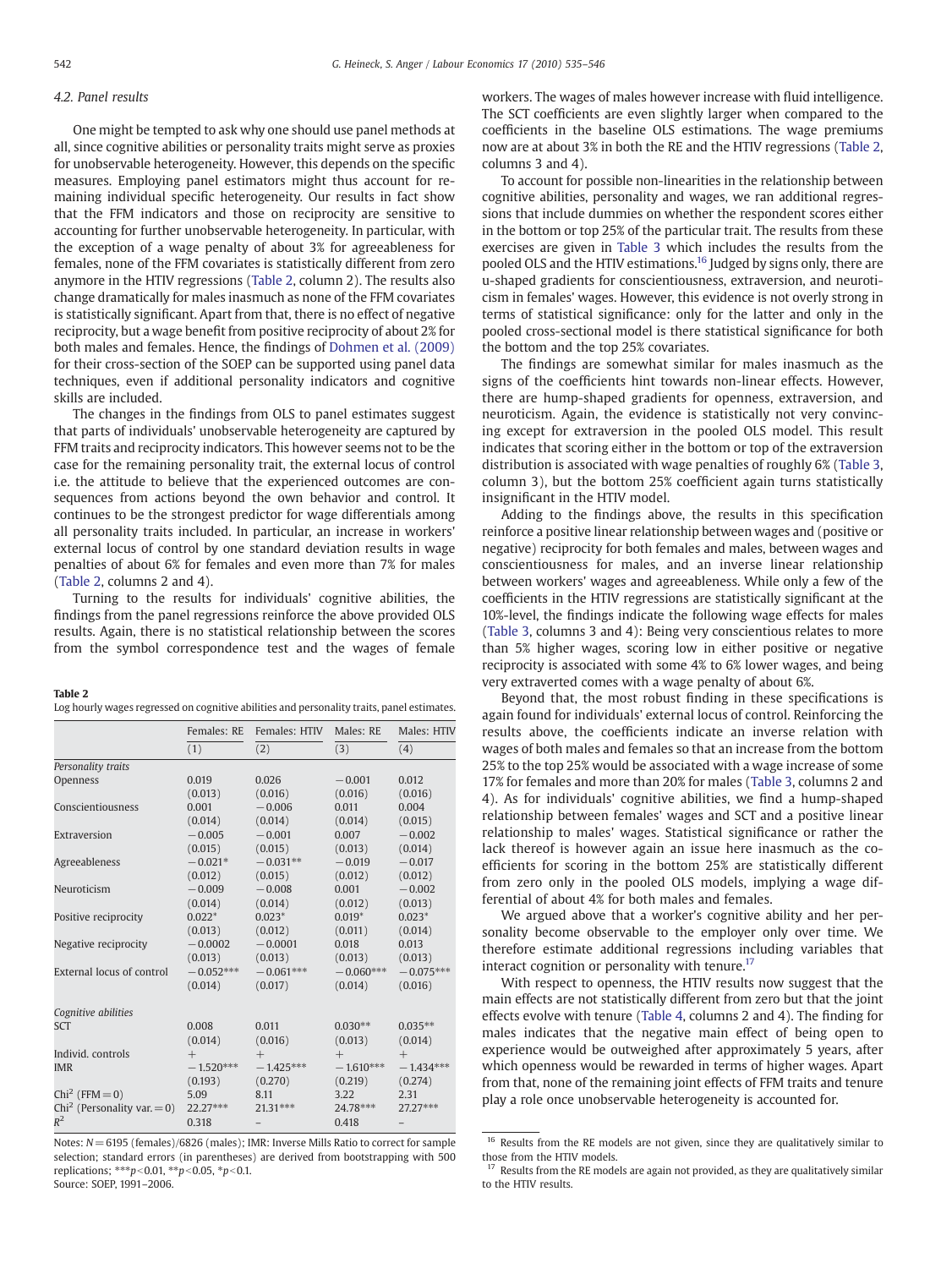<span id="page-8-0"></span>Individuals' external locus of control is again penalizing inasmuch as the main effects imply wage differentials of about 7% for females and 5% for males in the panel models. Again, there are no interaction effects with tenure. For cognitive abilities, we find mainly no joint effects with tenure. There however is a positive main effect for males in the panel regression, implying a wage premium of about 5%.

# *4.3. Robustness checks*

We ran additional regressions as robustness checks but do not provide them in detail, since the results from these exercises are not

# Table 3

|  |  |  |  |  |  |  |  |  |  | Wages and non-linearities in cognitive abilities and personality traits. |  |  |
|--|--|--|--|--|--|--|--|--|--|--------------------------------------------------------------------------|--|--|
|--|--|--|--|--|--|--|--|--|--|--------------------------------------------------------------------------|--|--|

|                                                                     |                     | Females: OLS Females: HTIV Males: OLS Males: HTIV |                      |                     |
|---------------------------------------------------------------------|---------------------|---------------------------------------------------|----------------------|---------------------|
|                                                                     | (1)                 | (2)                                               | (3)                  | (4)                 |
| Personality traits                                                  |                     |                                                   |                      |                     |
| Openness                                                            |                     |                                                   |                      |                     |
| Bottom 25%                                                          | $-0.026*$           | $-0.042$                                          | $-0.002$             | $-0.035$            |
|                                                                     | (0.015)             | (0.036)                                           | (0.012)              | (0.030)             |
| Top 25%                                                             | 0.011               | 0.002                                             | $-0.041***$          | $-0.003$            |
|                                                                     | (0.014)             | (0.034)                                           | (0.015)              | (0.036)             |
| Conscientiousness                                                   |                     |                                                   |                      |                     |
| Bottom 25%                                                          | 0.0002              | 0.0001                                            | $-0.007$             | $-0.034$            |
|                                                                     | (0.017)             | (0.036)                                           | (0.013)              | (0.036)             |
| Top 25%                                                             | 0.011               | 0.018                                             | $0.052***$           | $0.075**$           |
|                                                                     | (0.013)             | (0.032)                                           | (0.012)              | (0.033)             |
| Extraversion                                                        |                     |                                                   |                      |                     |
| Bottom 25%                                                          | $0.031*$            | 0.019                                             | $-0.059***$          | $-0.040$            |
|                                                                     | (0.017)             | (0.037)                                           | (0.012)              | (0.031)             |
| Top 25%                                                             | 0.011               | 0.023                                             | $-0.058***$          | $-0.064**$          |
|                                                                     | (0.013)             | (0.032)                                           | (0.013)              | (0.031)             |
| Agreeableness                                                       |                     |                                                   |                      |                     |
| Bottom 25%                                                          | $0.074***$          | 0.054                                             | $0.028**$            | 0.033               |
|                                                                     | (0.016)             | (0.035)                                           | (0.012)              | (0.032)             |
| Top 25%                                                             | $-0.021$            | $-0.027$                                          | $-0.001$             | $-0.001$            |
|                                                                     | (0.013)             | (0.033)                                           | (0.012)              | (0.029)             |
| Neuroticism                                                         |                     |                                                   |                      |                     |
| Bottom 25%                                                          | $0.048***$          | 0.044                                             | $-0.021**$           | $-0.039$            |
| Top 25%                                                             | (0.014)<br>$0.023*$ | (0.033)<br>0.014                                  | (0.011)<br>$-0.019*$ | (0.031)<br>$-0.018$ |
|                                                                     | (0.013)             | (0.033)                                           | (0.011)              | (0.034)             |
| Positive reciprocity                                                |                     |                                                   |                      |                     |
| Bottom 25%                                                          | $-0.058***$         | $-0.033$                                          | $-0.041***$          | $-0.064*$           |
|                                                                     | (0.015)             | (0.032)                                           | (0.012)              | (0.037)             |
| Top 25%                                                             | 0.011               | 0.017                                             | 0.007                | 0.002               |
|                                                                     | (0.014)             | (0.029)                                           | (0.013)              | (0.031)             |
| Negative reciprocity                                                |                     |                                                   |                      |                     |
| Bottom 25%                                                          | $-0.001$            | $-0.014$                                          | $-0.059*** -0.062*$  |                     |
|                                                                     | (0.015)             | (0.031)                                           | (0.012)              | (0.035)             |
| Top 25%                                                             | $0.026*$            | 0.016                                             | 0.016                | 0.007               |
|                                                                     | (0.015)             | (0.034)                                           | (0.012)              | (0.031)             |
| External locus of control                                           |                     |                                                   |                      |                     |
| Bottom 25%                                                          | $0.056***$          | $0.073**$                                         | $0.052***$           | $0.109***$          |
|                                                                     | (0.015)             | (0.036)                                           | (0.012)              | (0.035)             |
| Top 25%                                                             | $-0.066***$         | $-0.099***$                                       | $-0.061***$          | $-0.099***$         |
|                                                                     | (0.015)             | (0.033)                                           | (0.012)              | (0.033)             |
| Cognitive abilities                                                 |                     |                                                   |                      |                     |
| <b>SCT</b>                                                          |                     |                                                   |                      |                     |
| Bottom 25%                                                          | $-0.040***$         | $-0.054$                                          | $-0.041***$          | $-0.044$            |
|                                                                     | (0.014)             | (0.033)                                           | (0.013)              | (0.036)             |
| Top 25%                                                             | $-0.022$            | $-0.015$                                          | 0.012                | 0.047               |
|                                                                     | (0.015)             | (0.034)                                           | (0.012)              | (0.032)             |
| Individ, controls                                                   | $^{+}$              | $^{+}$                                            | $\! +$               | $^{+}$              |
| <b>IMR</b>                                                          | $-1.802***$         | $-1.407***$                                       | $-1.671***$          | $-1.430***$         |
|                                                                     | (0.132)             | (0.271)                                           | (0.139)              | (0.274)             |
| $Chi2$ (FFM = 0)                                                    | 45.66***            | 8.25                                              | 79.39***             | 13.31               |
| Chi <sup>2</sup> (Personality var. $= 0$ )                          | 105.95***           | 27.33**                                           | 181.41***            | 45.65***            |
| Chi <sup>2</sup> (cognitive ability var. $= 0$ ) 8.24 <sup>**</sup> |                     | 2.70                                              | 13.69***             | $5.29*$             |
| $R^2$                                                               | 0.337               | $\overline{\phantom{0}}$                          | 0.435                |                     |

Notes: *N*= 6195 (females)/6826 (males); IMR: Inverse Mills Ratio to correct for sample selection; standard errors (in parentheses) are derived from bootstrapping with 500 replications; \*\*\**p*<0.01, \*\**p*<0.05, \**p*<0.1. Source: SOEP, 1991–2006.

# Table 4

Wages effects of cognitive abilities and personality traits by tenure.

|                           | Females: OLS | Females: HTIV | Males: OLS  | Males: HTIV |
|---------------------------|--------------|---------------|-------------|-------------|
|                           | (1)          | (2)           | (3)         | (4)         |
| Tenure                    | $0.017***$   | 0.006         | $0.017***$  | $0.010***$  |
|                           | (0.002)      | (0.004)       | (0.002)     | (0.003)     |
| Tenure $^2$ /100          | $-0.008$     | $-0.004$      | $-0.016***$ | $-0.003$    |
|                           | (0.008)      | (0.015)       | (0.005)     | (0.009)     |
| Personality traits        |              |               |             |             |
| Openness                  | 0.007        | $-0.011$      | $-0.029***$ | $-0.016$    |
|                           | (0.010)      | (0.022)       | (0.010)     | (0.023)     |
| Openness*tenure           | $0.002**$    | $0.005**$     | $0.001*$    | $0.003*$    |
|                           | (0.001)      | (0.002)       | (0.001)     | (0.001)     |
| Conscientiousness         | 0.006        | $-0.003$      | 0.010       | 0.010       |
|                           | (0.010)      | (0.025)       | (0.010)     | (0.021)     |
| Conscientiousness*tenure  | $-0.001$     | $-0.0003$     | 0.0003      | $-0.001$    |
|                           | (0.001)      | (0.003)       | (0.001)     | (0.002)     |
| Extraversion              | $-0.019*$    | 0.007         | 0.008       | $-0.012$    |
|                           | (0.010)      | (0.026)       | (0.009)     | (0.026)     |
| Extraversion*tenure       | $0.002*$     | $-0.001$      | 0.0003      | 0.001       |
|                           | (0.001)      | (0.003)       | (0.001)     | (0.002)     |
| Agreeableness             | $-0.012$     | $-0.032$      | $-0.016*$   | $-0.005$    |
|                           | (0.009)      | (0.021)       | (0.008)     | (0.021)     |
| Agreeableness*tenure      | $-0.003***$  | 0.0004        | 0.001       | $-0.001$    |
|                           | (0.001)      | (0.002)       | (0.001)     | (0.002)     |
| Neuroticism               | $-0.007$     | $-0.008$      | 0.011       | 0.003       |
|                           | (0.010)      | (0.018)       | (0.008)     | (0.021)     |
| Neuroticism*tenure        | 0.001        | 0.0001        | $-0.001**$  | $-0.0003$   |
|                           | (0.001)      | (0.002)       | (0.001)     | (0.002)     |
| Positive reciprocity      | 0.012        | 0.013         | $0.026***$  | 0.017       |
|                           | (0.010)      | (0.020)       | (0.008)     | (0.019)     |
| Pos. reciprocity*tenure   | $0.002**$    | 0.001         | $-0.001***$ | 0.001       |
|                           | (0.001)      | (0.002)       | (0.000)     | (0.001)     |
| Negative reciprocity      | 0.008        | 0.005         | 0.010       | 0.011       |
|                           | (0.009)      | (0.019)       | (0.008)     | (0.019)     |
| Neg. reciprocity*tenure   | $-0.001$     | $-0.001$      | $0.001**$   | 0.0004      |
|                           | (0.001)      | (0.002)       | (0.001)     | (0.001)     |
| External locus of control | $-0.050***$  | $-0.068***$   | $-0.037***$ | $-0.054**$  |
|                           | (0.010)      | (0.022)       | (0.008)     | (0.021)     |
| Ext. LOC*tenure           | 0.0001       | 0.001         | $-0.001$    | $-0.002$    |
|                           | (0.001)      | (0.002)       | (0.001)     | (0.001)     |
| Cognitive abilities       |              |               |             |             |
| <b>SCT</b>                | 0.009        | 0.009         | 0.008       | $0.053**$   |
|                           | (0.009)      | (0.025)       | (0.008)     | (0.023)     |
| SCT*tenure                | $-0.001$     | 0.0001        | $0.002***$  | $-0.002$    |
|                           | (0.001)      | (0.003)       | (0.001)     | (0.002)     |
| Individ, controls         | $^{+}$       | $^{+}$        | $^{+}$      | $^{+}$      |
| <b>IMR</b>                | $-1.801***$  | $-1.446***$   | $-1.676***$ | $-1.462***$ |
|                           | (0.133)      | (0.275)       | (0.142)     | (0.273)     |
| $R^2$                     | 0.340        |               | 0.433       |             |
|                           |              |               |             |             |

Notes:  $N = 6195$  (females)/6826 (males); IMR: Inverse Mills Ratio to correct for sample selection; standard errors (in parentheses) are derived from bootstrapping with 500 replications.

Standard errors in parentheses; \*\*\**p*<0.01, \*\**p*<0.05, \**p*<0.1. Source: SOEP, 1991–2006.

substantially different from those given above. First, we estimated our models based on workers from West Germany only. The intention is to take into account that East Germans tend to have a higher external locus of control (average of 3.8 in comparison to 3.5, *t*-value of −3.335) which might have to do with their historic experience of having been forced to live in an authoritarian regime. As pointed out, the results do not change. We further estimated models that included either IQ or personality indicators to control for possible interdependencies between cognition and personality traits. Again, by and large in line with [Mueller and Plug \(2006\),](#page-10-0) there were no substantial changes in the results.<sup>18</sup>

 $18$  This is a valuable finding, since it indicates that analyses that are based on either personality dimensions ([Heineck, 2007\)](#page-10-0) or cognitive abilities only [\(Anger and Heineck,](#page-10-0) [2008](#page-10-0)) do not suffer from a severe omitted variable bias.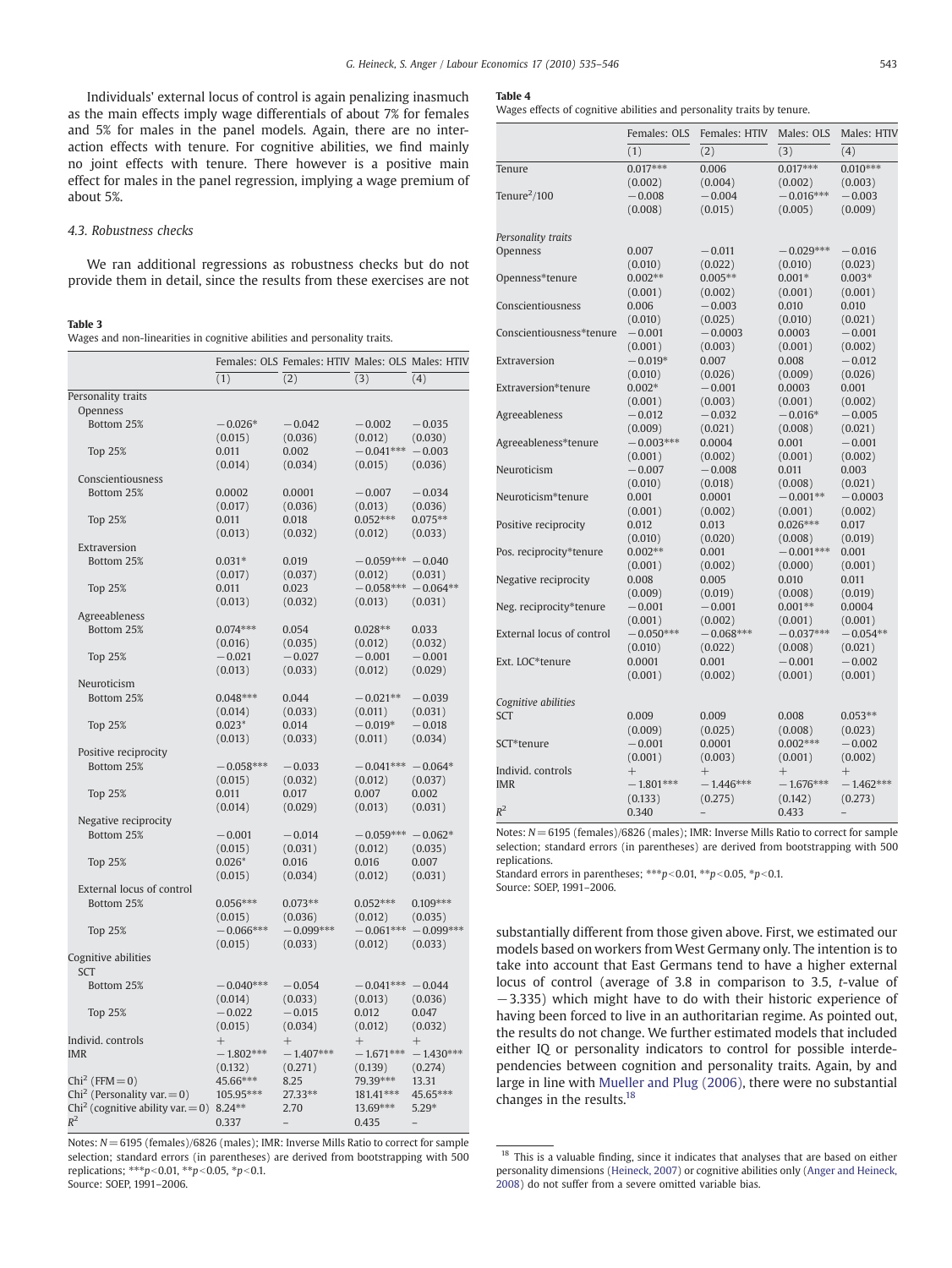<span id="page-9-0"></span>Finally, since we are well aware of the risk of reverse causality we estimated earnings equations using data from the 2007 wave of the SOEP, i.e. regressing wages on socio-demographics and job characteristics from 2007 but including the indicators of cognition from 2006 and personality from 2005. The idea is to eliminate any concurrent effects of wages on cognition or personality. Since the resulting sample size was rather small (roughly 1300 observations), it is not surprising that only a few coefficients were statistically different from zero. In particular, we find no statistically significant coefficients in these cross-sectional wage regressions for females. The results for males are reinforced inasmuch as there are wage penalties for external locus of control. There finally is a wage premium for fluid intelligence in a most parsimonious baseline model, i.e. a model including only the set of socio-demographic controls, which however vanishes once job characteristics are included.

# 5. Conclusions

There is a consensus among labor economists that traditional human capital variables such as education or experience are not sufficient to predict wages and other labor market outcomes. At the same time, there is an increasing awareness of the importance of both cognitive abilities and personality traits as determinants of labor market success. Cognitive skills may result in better job performance and productivity differences which directly translate into earnings differentials. Likewise, individuals' personality may result in job performance differentials. It is intuitively obvious that behavioral characteristics such as perseverance or trustworthiness are traits that may be advantageous in both employer– employee and customer relationships, while other personality traits might be unfavorable and not be rewarded or even be punished in the labor market. Since the existing literature is still small, there is a great need for empirical analyses to specify the relationship between intelligence, personality traits, and labor market success, in order to identify which skills are important and to quantify the effects.

We provide the first joint analysis of the relationship between cognitive skills, personality traits and earnings in Germany, and thus add to the scarce and mostly US-based literature which deals with intelligence and personality at the same time. Using data from the SOEP, we employ one measure of cognitive abilities, the *symbol correspondence test*, and a range of indicators that capture individuals' personality. In particular, we use measures for individuals' external locus of control, reciprocity, and all basic items of the Five Factor Model: openness to experience, conscientiousness, extraversion, agreeableness, and neuroticism.

We examine the returns to cognitive abilities and personality using augmented Mincer-type earnings regressions and account for sample selection bias using Heckman's correction procedure. Since the variability in the personality dimensions might arise from measurement error, we correct for this by quantifying Cronbach's alpha reliability coefficients, and imposing these reliability ratios to adjust both parameter estimates and standard errors. We explicitly take into account that an individual's ability and personality might change with age by employing predicted residuals from estimations of intelligence test scores and personality trait items that are regressed on age and age squared. This approach furthermore allows matching this information to prior panel waves that do not provide information on cognition and personality.We are therefore able to apply appropriate panel estimators, i.e. random effects regressions and the Hausman–Taylor IV estimator.

Our results suggest for wage effects of personality and cognitive abilities with differences by gender and by specification. The results show that the FFM traits, locus of control and reciprocity are either linearly or non-linearly related to workers' wages, and do mainly not change with tenure. Cognitive abilities mainly affect the wages of male but not female workers. While the findings for the FFM indicators are sensitive to model specification and the respective estimator, there is one robust result across gender, all specifications and estimators applied: Individuals who score high on the external locus of control scale earn on average less than their counterparts who have lower LOC scores. These differentials are substantial: In the linear models for males, the effects of external locus of control are twice as large as the effects of workers' cognitive abilities. Furthermore, compared to workers who score in the bottom 25% of the LOC scale, there is a wage penalty of up to 20% compared to workers who score in the top 25% of the scale.

To sum up, the results of our analysis show that personality is an important predictor of earnings also in Germany, even if a large set of socio-demographic and job-related characteristics and, more relevant, cognitive ability scores are included. Despite the more strongly regulated labor market and the less meritocratic society, the effect of locus of control is of comparable size if not larger than that shown by similar studies for the US. In contrast, cognitive abilities affect only the earnings of males. Quantitatively, these findings further suggest a relatively greater importance of particularly an external locus of control compared to cognitive abilities. While there are no simple straightforward policy implications, we conclude with [Borghans et al. \(2008\)](#page-10-0) who claim that "… personality traits are more malleable than cognitive ability over the life cycle and are more sensitive to investment by parents and to other sources of environmental influences at later ages than are cognitive traits" [\(Borghans et al., 2008](#page-10-0), p. 4). Put differently, both prior research and our findings may point to the necessity for social policy to put greater emphasis on abilities other than or in addition to cognitive skills, and to effectively attain greater achievement by investing in personality traits.

# Acknowledgments

We would like to thank Markus Pannenberg, Thomas Siedler, Gert Wagner, and participants of the Research Network "Noncognitive Skills: Acquisition and Economic Consequences", the ESPE 2008 conference, the SOEP2008 conference, and the 2008 Annual Congress of the Verein für Socialpolitik for helpful comments.

# Appendix A

#### Table A1

SOEP questions and personality traits (FFM, LOC, reciprocity) used in the analysis (except where indicated).

| Variable label                                                                                   | Personality trait       |
|--------------------------------------------------------------------------------------------------|-------------------------|
| FFM: I see myself as someone who                                                                 |                         |
| is original, comes up with new ideas                                                             | Openness to experience  |
| values artistic experiences                                                                      | Openness to experience  |
| has an active imagination                                                                        | Openness to experience  |
| does a thorough job                                                                              | Conscientiousness       |
| does things effectively and efficiently                                                          | Conscientiousness       |
| tends to be lazy (reversed)                                                                      | Conscientiousness       |
|                                                                                                  | [not used]              |
| is communicative, talkative                                                                      | Extraversion            |
| is outgoing, sociable                                                                            | Extraversion            |
| is reserved (reversed)                                                                           | Extraversion [not used] |
| is sometimes somewhat rude to others (reversed)                                                  | Agreeableness           |
| has a forgiving nature                                                                           | Agreeableness           |
| is considerate and kind to others                                                                | Agreeableness           |
| worries a lot                                                                                    | Neuroticism             |
| gets nervous easily                                                                              | Neuroticism             |
| is relaxed, handles stress well (reversed)                                                       | Neuroticism [not used]  |
| Locus of control                                                                                 |                         |
| How my life goes depends on me.                                                                  | Internal LOC [not used] |
| If a person is socially or politically active,                                                   | Internal LOC [not used] |
| he/she can have an effect on social conditions.                                                  |                         |
| One has to work hard in order to succeed.                                                        | Internal LOC [not used] |
| If I run up against difficulties in life,                                                        | Internal LOC [not used] |
| I often doubt my own abilities (reversed).                                                       |                         |
| Compared to other people,                                                                        | External LOC            |
| I have not achieved what I deserve.                                                              |                         |
| What a person achieves in life is above                                                          | External LOC            |
| all a question of fate or luck.                                                                  |                         |
| I frequently have the experience that other people<br>have a controlling influence over my life. | External LOC            |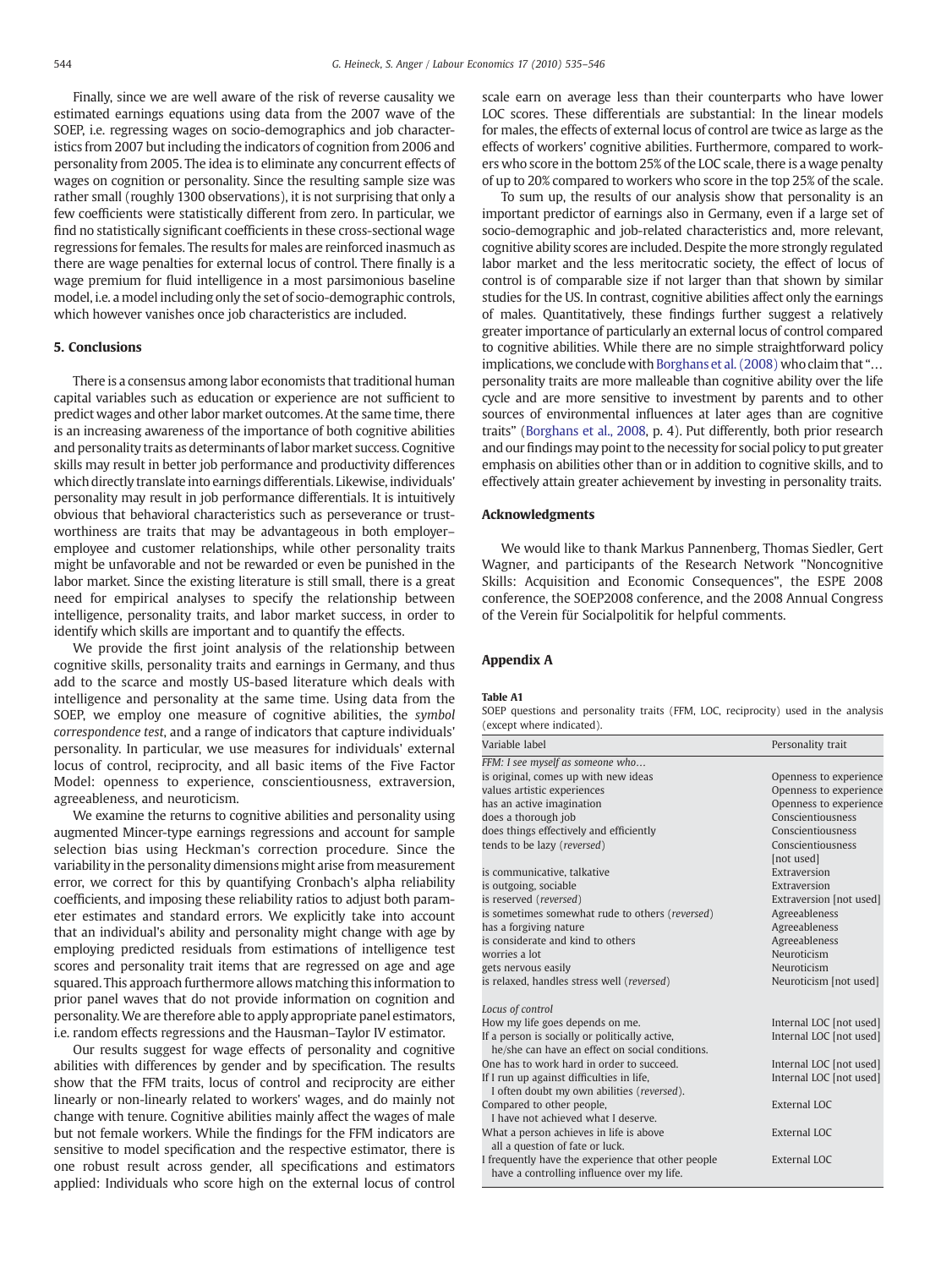#### <span id="page-10-0"></span>Table A1 (*continued*) Table A1 (*continued*

| Variable label                                                                                    | Personality trait    |
|---------------------------------------------------------------------------------------------------|----------------------|
| Locus of control                                                                                  |                      |
| The opportunities that I have in life are determined<br>by the social conditions.                 | External LOC         |
| Inborn abilities are more important than any efforts<br>one can make.                             | External LOC         |
| I have little control over the things that happen in my life.                                     | External LOC         |
| Reciprocity                                                                                       |                      |
| If someone does me a favor, I am prepared to return it.                                           | Positive reciprocity |
| I go out of my way to help somebody who has<br>been kind to me before.                            | Positive reciprocity |
| I am ready to undergo personal costs to help<br>somebody who helped me before.                    | Positive reciprocity |
| If I suffer a serious wrong, I will take revenge as<br>soon as possible, no matter what the cost. | Negative reciprocity |
| If somebody puts me in a difficult position,<br>I will do the same to him/her.                    | Negative reciprocity |
| If somebody offends me, I will offend him/her back.                                               | Negative reciprocity |

Table A2

Descriptive statistics.

| Variable                    | Mean   | Std. dev. | Min            | Max            |
|-----------------------------|--------|-----------|----------------|----------------|
| Openness*                   | 4.678  | (1.121)   | $\mathbf{1}$   | 7              |
| Conscientiousness*          | 4.825  | (0.583)   | 2.33           | $\overline{7}$ |
| Extraversion*               | 4.964  | (0.774)   | 2              | $\overline{7}$ |
| Agreeableness*              | 4.809  | (0.723)   | $\overline{2}$ | $\overline{7}$ |
| Neuroticism*                | 4.251  | (0.863)   | 1.67           | $\overline{7}$ |
| Positive reciprocity*       | 5.958  | (0.855)   | $\overline{2}$ | $\overline{7}$ |
| Negative reciprocity*       | 3.047  | (1.433)   |                | $\overline{7}$ |
| External locus of control*  | 3.563  | (0.929)   |                | $\overline{7}$ |
| Symbol correspondence test* | 29.724 | (9.175)   | 3              | 54             |
| Male                        | 0.524  | (0.499)   | $\Omega$       | $\mathbf{1}$   |
| Age                         | 38.820 | (9.503)   | 20             | 60             |
| From East-Germany           | 0.136  | (0.343)   | $\Omega$       | 1              |
| Is married                  | 0.646  | (0.478)   | $\Omega$       | 1              |
| Is non-German               | 0.101  | (0.302)   | $\Omega$       | 1              |
| Years of education          | 11.952 | (2.430)   | 7              | 18             |
| Has a public employer       | 0.249  | (0.432)   | $\Omega$       | 1              |
| Firm size: $>=$ 2000        | 0.234  | (0.423)   | $\Omega$       | 1              |
| Is a white-collar worker    | 0.507  | (0.499)   | $\Omega$       | 1              |
| Has a part-time employment  | 0.183  | (0.386)   | $\Omega$       | 1              |
| Has a temporary job         | 0.174  | (0.379)   | $\Omega$       |                |
| Tenure                      | 9.220  | (8.794)   | $\Omega$       | 47.5           |

Notes:  $N = 13.021$ ;  $* = 1580$ 

Source: SOEP 1991-2006, \*2005-06.

#### References

- Anger, S., Heineck, G., 2008. Cognitive abilities and earnings. Forthcoming Applied Economics Letters.
- Ashton, M., Paunonen, S., Helmes, E., Jackson, D., 1998. Kin altruism, reciprocal altruism, and the big five personality factors. Evolution and Human Behavior 9, 243–255.
- Baltes, P.B., Staudinger, U.M., Lindenberger, U., 1999. Lifespan psychology: theory and application to intellectual functioning. Annual Review of Psychology 50, 471–507.
- Barrick, M.R., Mount, M.K., 1991. The big five personality dimensions and job performance: a meta-analysis. Personnel Psychology 44, 1–26.
- Blackburn, M.L., Neumark, D., 1993. Omitted-ability bias and the increase in returns to schooling. Journal of Labor Economics 521–544.
- Borghans, L., Duckworth, A.L., Heckman, J.J., ter Weel, B., 2008. The economics and psychology of personality traits. Journal of Human Resources 43 (4).
- Bound, J., Griliches, Z., Hall, B.H., 1986. Wages, schooling and IQ of brothers and sisters: do the family factors differ? International Economic Review 27, 77–105.
- Bowles, S., Gintis, H., Osborne, M., 2001. The determinants of earnings: a behavioral approach. Journal of Economic Literature 39 (4), 1137–1176.
- Bronars, S.G., Oettinger, G.S., 2006. Estimates of the return to schooling and ability:
- evidence from sibling data. Labour Economics 13, 19–34. Cameron, S., Heckman, J.J., 1993. Nonequivalence of high school equivalents. Journal of Labor Economics 1–47.
- Cattell, R.B., 1987. Intelligence: Its Structure, Growth, and Action. Elsevier Science Pub. Co., New York.
- Cawley, J., Heckman, J.J., Vytlacil, E.J., 2001. Three observations on wages and measured cognitive ability. Labour Economics 8 (4), 419–442.
- Cebi, M., 2007. Locus of control and human capital investment revisited. Journal of Human Resources 42 (4), 919–932.
- Costa Jr., P.T., McCrae, R.R., 1985. The NEO Personality Inventory Manual. Psychological Assessment Resources, Odessa, FL.
- Costa Jr., P.T., McCrae, R.R., 1988. Personality in adulthood: a six-year longitudinal study of self-reports and spouse ratings on the NEO Personality Inventory. Journal of Personality and Social Psychology 54, 853–863.
- Costa Jr., P.T., McCrae, R.R., 1994. Set like plaster: evidence for the stability of adult personality. In: Heatherton, T.F., Weinberger, J.L. (Eds.), Can Personality Change? InAmerican Psychological Association, Washington, DC, pp. 21–40.
- Costa Jr., P.T., McCrae, R.R., Dye, D.A., 1991. Facet scales for agreeableness and conscientiousness: a revision of the NEO Personality Inventory. Personality and Individual Differences 12 (8), 887–898.
- Cronbach, L.J., 1951. Coefficient alpha and the internal structure of tests. Psychometrika 16 (3), 297–334.
- Dehne, M., Schupp, J. Persönlichkeitsmerkmale im Sozio-oekonomischen Panel (SOEP) Konzept, Umsetzung und empirische Eigenschaften. Research Notes No. 26, DIW Berlin; 2007.
- Dohmen, T., Falk, A., Huffman, D., Sunde, U., 2009. Homo reciprocans: survey evidence on behavioural outcomes. The Economic Journal 119, 592–612.
- Fehr, E., Gächter, S., 2000. Fairness and retaliation: the economics of reciprocity. Journal of Economic Perspectives 14 (3), 159–181.
- Filer, R.K., 1986. The role of personality and tastes in determining occupational structure. Industrial and Labor Relations Review 39 (3), 412–424.
- Flossmann, A., Piatek, R., Wichert, L., August 2007. Going Beyond Returns to Education: The Role of Noncognitive Skills on Wages in Germany, Paper presented at the European Meeting of the Econometric Society, Budapest.
- Furnham, A., Forde, L., Cotter, T., 1998. Personality and intelligence. Personality and Individual Differences 24 (2), 187–192.
- Gardner, D.G., Cummings, L.L., 1988. Activation theory and job design: review and reconceptualization. In: Staw, B.M., Cummings, L.L. (Eds.), Research in Organizational Behavior, vol. 10. JAI Press, Greenwich, CT, pp. 81–122.
- Greene, W.H., 2008. Econometric analysis. Prentice Hall, Upper Saddle River, NJ.
- Goldsmith, A.H., Veum, J.R., Darity, W., 1997. The impact of psychological and human capital and wages. Economic Inquiry 35 (4), 815–829.
- Green, D.A., Riddell, W.C., 2003. Literacy and earnings: an investigation of the interaction of cognitive and unobserved skillsin earnings generation. Labour Economics 10,165–184.

Groth-Marnat, G., 1997. Handbook of Psychological Assessment, 3rd ed. John Wiley and Sons, New York.

- Hausman, J., Taylor, W., 1981. Panel data and unobservable individual effects. Econometrica 49, 1377–1398.
- Heckman, J.J., 1979. Sample bias as a specification error. Econometrica 47, 153–161.
- Heckman, J.J., Stixrud, J., Urzua, S., 2006. The effects of cognitive and noncognitive abilities on labor market outcomes and social behavior. Journal of Labor Economics 24 (3), 411–482.
- Heineck, G. Does it pay to be nice? Personality and earnings in the UK. LASER Discussion Paper 06-2007.
- Jackson, M., 2006. Personality traits and occupational attainment. European Sociological Review 22 (2), 187–199.
- Jang, K.L., Livesly, W.J., Vernon, P.A., 1996. Heritability of the Big Five personality dimensions and their facets: a twin study. Journal of Personality 64, 577–591.
- Jensen, A.R., 1998. The g Factor: The Science of Mental Ability. Praeger, Westport, CT.
- John, O.P., Srivastava, S., 1999. The Big Five trait taxonomy: history, measurement, and theoretical perspectives. In: Pervin, L.A., John, O.P. (Eds.), Handbook of Personality: Theory and Research. InNew York, Guilford, pp. 102–138.
- Judge, T.A., Higgins, C.A., Thoresen, C.J., Barrick, M.R., 1999. The Big Five personality traits, general mental ability, and career success across the life span. Personnel Psychology 52, 621–652.
- Kline, P., 1999. The Handbook of Psychological Testing. Routledge, New York.
- Kmenta, J., 1997. Elements of Econometrics, 2nd ed. University of Michigan Press, Ann Arbor, MI.
- Lang, F.R., 2005. Erfassung des kognitiven Leistungspotenzials und der "Big Five" mit Computer-Assisted-Personal-Interviewing (CAPI): Zur Reliabilität und Validität zweier ultrakurzer Tests und des BFI-s. Research Note No. 9, DIW Berlin.
- Lang, F.R., Weiss, D., Stocker, A., von Rosenbladt, B., 2007. Assessing cognitive capacities in computer-assisted survey research: two ultra-short tests of intellectual ability in the German Socio-Economic Panel (SOEP). Schmollers Jahrbuch 127 (1), 183–192.
- Lindenberger, U., Baltes, P.B., 1995. Kognitive Leistungsfähigkeit im Alter: Erste Ergebnisse aus der Berliner Altersstudie. Zeitschrift für Psychologie 203, 283–317.
- McCrae, R.R., Costa Jr, P.T., 1996. Toward a new generation of personality theories: theoretical contexts for the five-factor model. In: Wiggins, J.S. (Ed.), The Five-Factor Model of Personality: Theoretical Perspectives. InGuilford, New York, pp. 51–87.
- McCrae, R.R., Costa Jr, P.T.,1999. A Five-Factor theory of personality. In: Pervin, L.A., John, O. P. (Eds.), Handbook of Personality: Theory and Research. InGuilford, New York, pp. 139–153.
- Mueller, G., Plug, E., 2006. Estimating the effects of personality on male and female earnings. Industrial and Labor Relations Review 60 (1), 3–22.
- Murnane, R.J., Willett, J.B., Levy, F., 1995. The growing importance of cognitive skills in wage determination. The Review of Economics and Statistics 77, 251–266.
- Nyhus, E.K., Pons, E., 2005. The effects of personality on earnings. Journal of Economic Psychology 26, 363–384.
- O'Connell, M., Sheikh, H., 2007. Growth in career earnings and the role of achievementrelated traits. Journal of Economic Psychology 28 (5), 590–605.
- Osborne Groves, M.A., 2005. How important is your personality? Labor market returns to personality for women in the US and UK. Journal of Economic Psychology 26, 827–841.
- Plümper, V.E., Tröger, T., 2007. Efficient estimation of time invariant and rarely changing variables in panel data analysis with unit effects. Political Analysis 15 (2), 124–139.
- Ray, J., 1984. Some pitfalls in measuring perceived locus of control as an economic variable: a comment on Buchele. Journal of Human Resources 19 (4), 580–581.